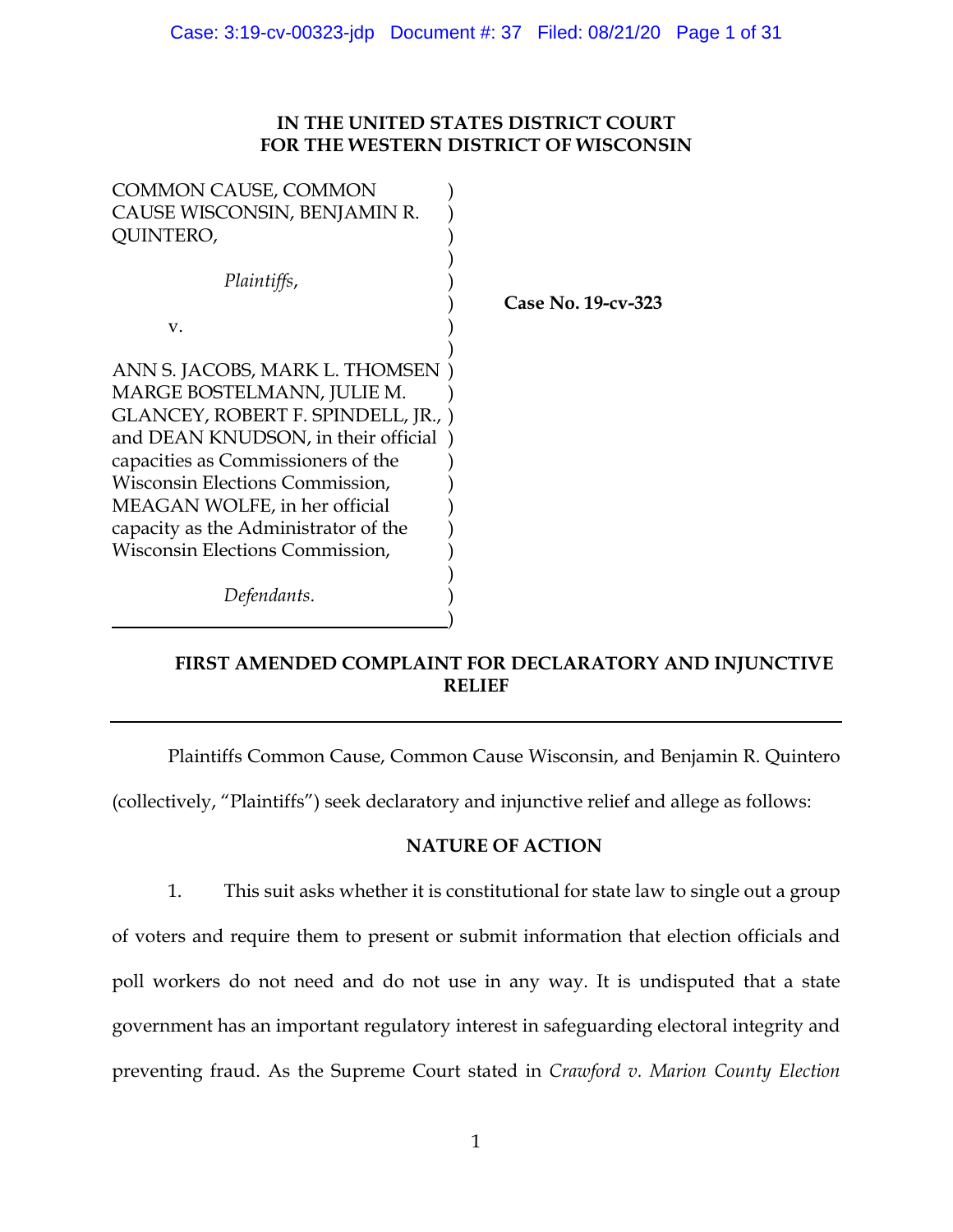#### Case: 3:19-cv-00323-jdp Document #: 37 Filed: 08/21/20 Page 2 of 31

*Board*, "[t]here is no question about the legitimacy or importance of the State's interest in counting only the votes of eligible voters." 553 U.S. 181, 196 (2008). *Crawford* concluded that voter identification laws requiring the presentation or submission of photographic identification further those legitimate and important regulatory interests. However, when a state voter identification law requires that one particular form of valid ID that is held by a particular group of voters include extraneous information that is not being used by state and local election officials or poll workers to further the state's legitimate regulatory interests, such useless and irrational requirements must be struck down as unconstitutional.

2. This suit does not seek to relitigate the facial constitutionality of Wisconsin's voter ID law; nor does it seek that the law be invalidated as applied to a particular group of voters. Rather, Plaintiffs allege that certain requirements for college and university IDs to be used as voter ID in Wisconsin are irrational and seek to enjoin those and only those specific requirements.

3. Current Wisconsin law requires that a college or university student enrolled in a postsecondary educational institution in Wisconsin may use the student's campus photo ID card, if it contains the person's name, photo, issuance date, an expiration date not more than two years after the issuance date, and the student's signature. WIS. STAT. § 5.02(6m)(f). Additionally, the student must also present or submit proof of current enrollment, such as an enrollment verification letter or tuition fee receipt. Following the U.S. Court of Appeals for the Seventh Circuit's decision in *Luft v. Evers*, affirming this Court's permanent injunction allowing the use of *expired* college and university student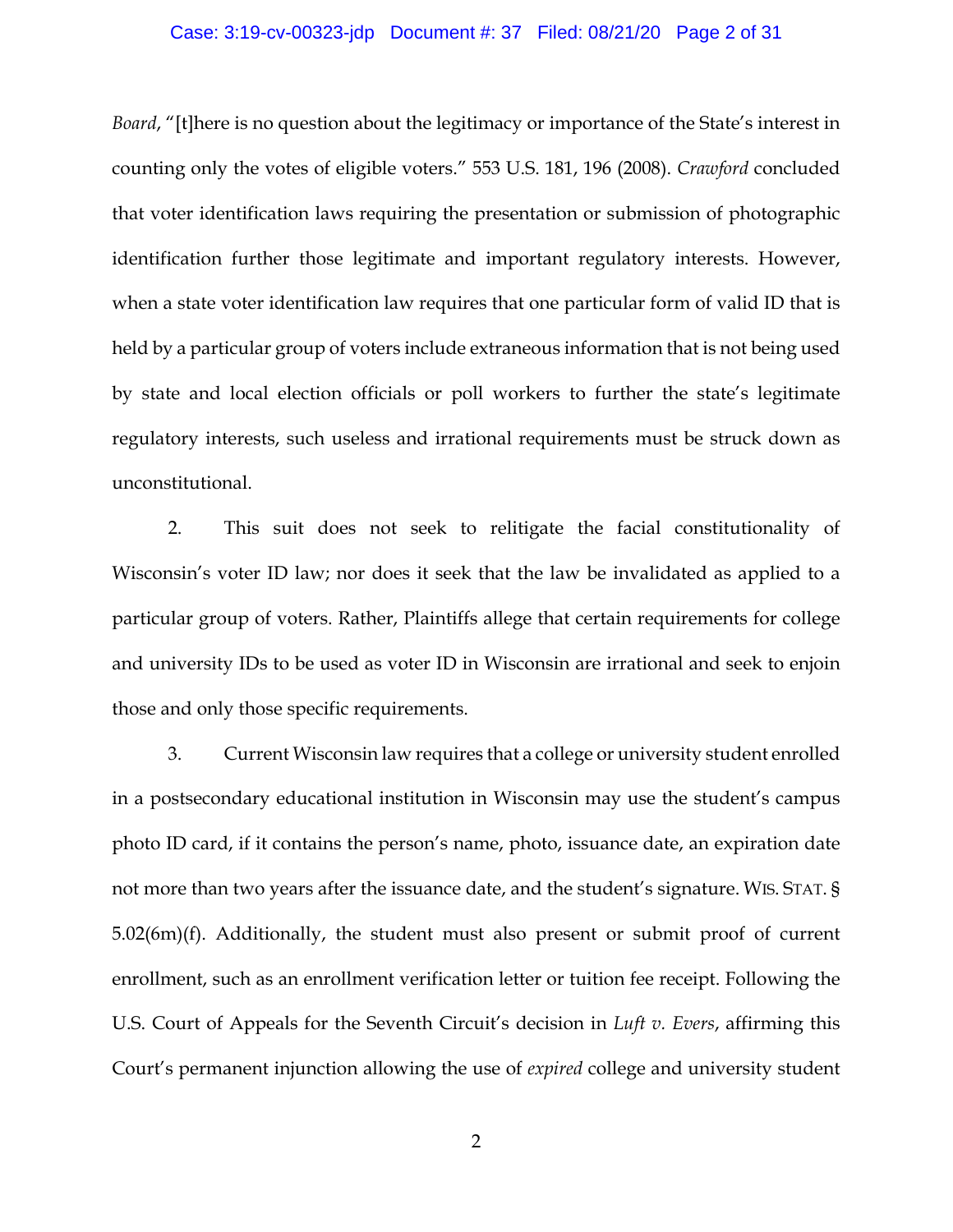#### Case: 3:19-cv-00323-jdp Document #: 37 Filed: 08/21/20 Page 3 of 31

ID cards because, as required by law, WIS. STAT. § 5.02(6m)(f), college student voters present separate proof of current enrollment, *see One Wisconsin Inst., Inc. v. Thomsen*, 198 F. Supp. 3d 896, 904 (W.D. Wis. 2016), *order enforced*, 351 F. Supp. 3d 1160 (W.D. Wis. 2019), *and aff'd in part, vacated in part, rev'd in part sub nom. Luft v. Evers*, 963 F.3d 665, 677 (7th Cir. 2020), the requirements that college and university ID cards bear issuance and expiration dates are vestigial, serve no purpose, and are therefore irrational. The state has an important regulatory interest in ensuring that voters in Wisconsin live in Wisconsin and, under *Luft*, may even enact redundant requirements to further that interest, *so long as* those state law requirements are rational. 963 F.3d at 677 (rejecting idea that "redundant requirements . . . are *invariably* irrational") (emphasis added). However, municipal clerks and poll workers now have no need or justification to review the issuance date and expiration date, if any exist, and, therefore, the requirements that these features be present on a college or university ID are irrational.

4. At a minimum, to survive review for rationality, a requirement must serve a rational purpose and actually be used by state and local officials and/or their agents and volunteers to serve that rational purpose. The Seventh Circuit stated in *Luft* that "[m]any a lawyer prefers a belt-and-suspenders approach," *id*., but crucially in this metaphor, *both* belt and suspenders are worn. Many systems from computer to nuclear to food security have multiple, redundant checks and safeguards, but these necessary checks are *actually* performed, and these safeguards are *actually* utilized. Here, by stark contrast, following *Luft*, Defendants, the members and Administrator of the Wisconsin Elections Commission ("WEC" or "the Commission"), and the municipal clerks who take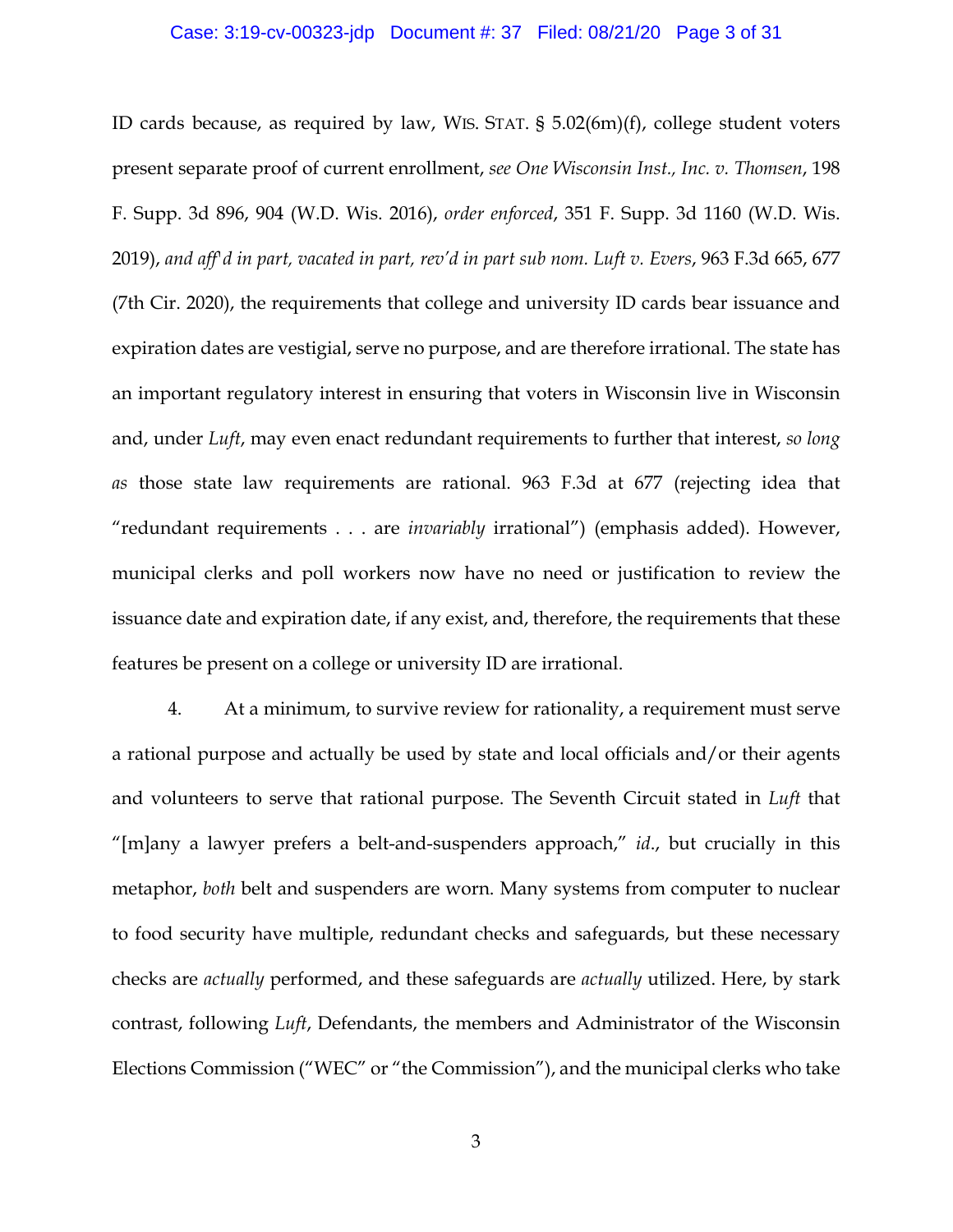#### Case: 3:19-cv-00323-jdp Document #: 37 Filed: 08/21/20 Page 4 of 31

their instructions on implementing Wisconsin election law from them, will no longer do anything with the issuance dates and expiration dates on college or university ID cards beyond simply noting that that information is present. That now-meaningless, perfunctory task can serve no anti-fraud interest or any other interest that the Wisconsin Legislature, Defendants Ann Jacobs, Mark L. Thomsen, Julie M. Glancey, Marge Bostelmann, Dean Knudson, and Robert F. Spindell, Jr., the Commissioners of the WEC, or Meagan Wolfe, the Administrator of the WEC (collectively, "the Wisconsin Elections Commission Defendants"), Wisconsin's municipal clerks, or anyone else has ever identified. Accordingly, the issuance and expiration date requirements are now clearly unconstitutional.1 Additionally, the requirement that the expiration date be not more than two years after the issuance date is similarly irrational in light of the injunction permitting the use of expired college and university ID cards.

5. The requirement that the student ID card contain the student's signature also serves no purpose and is irrational. First, the voter ID law does not require election officials and poll workers to verify that any signature on the ID matches the voter's signature on the poll book or the voter's signature on the voter registration form. Second, no other category of voter IDs is required to contain a signature. WIS. STAT. § 5.02(6m). In fact, a number of forms of valid, accepted voter ID, such as Veterans Health Identification Cards ("VHICs") issued by the U.S. Department of Veterans Affairs and some tribal ID cards, do not even contain signatures. And finally, the voter must always sign the

<sup>&</sup>lt;sup>1</sup> Moreover, a number of valid forms of voter ID never expire or remain valid indefinitely. Requiring an issuance date and expiration date not more than two years after the issuance date does not advance the state's regulatory interest and is therefore irrational.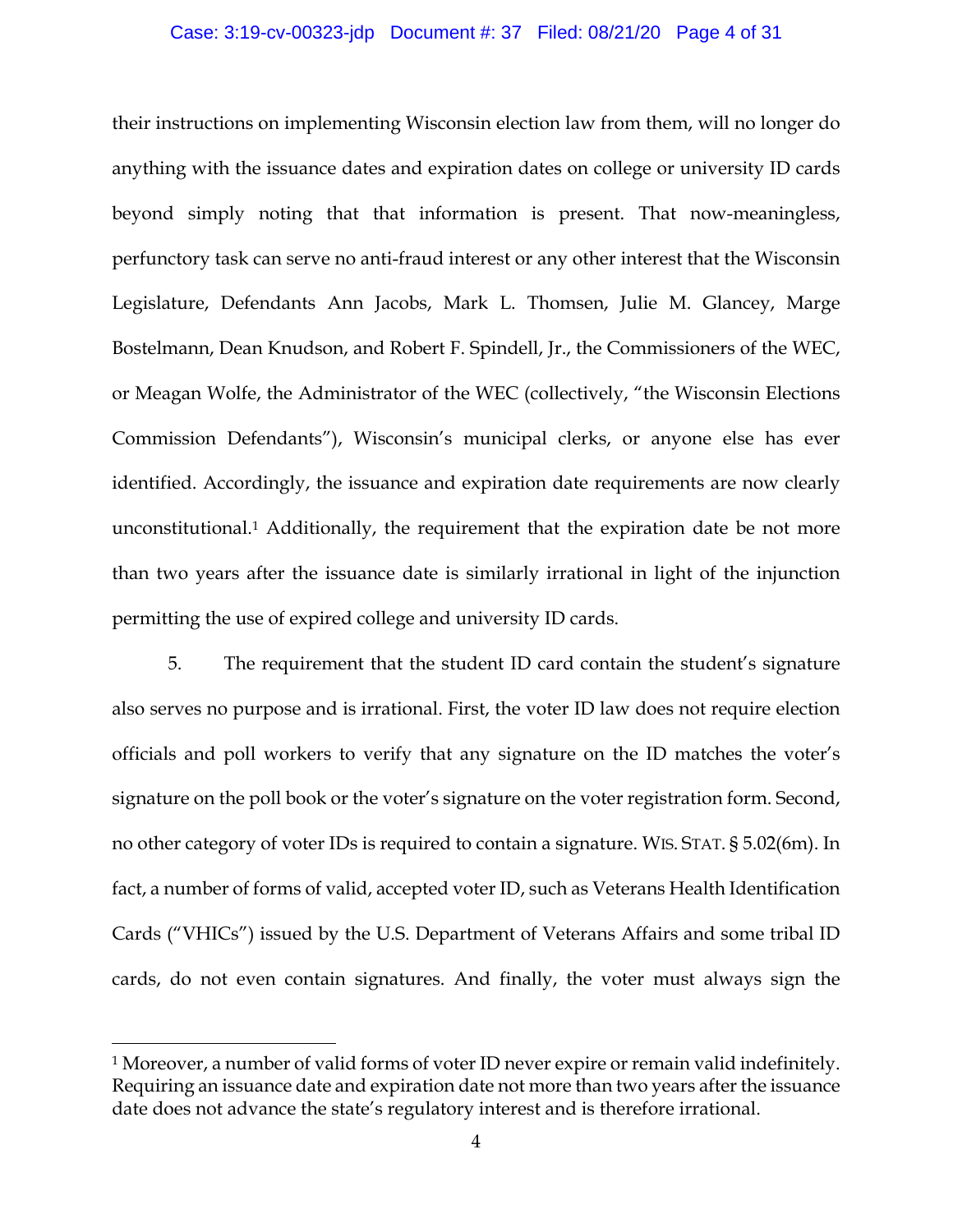#### Case: 3:19-cv-00323-jdp Document #: 37 Filed: 08/21/20 Page 5 of 31

pollbook before receiving a ballot. After an election, it is *that* signature that may be compared to the signature on a voter registration form to advance the governmental purpose of detecting and prosecuting voter fraud. Since the voter ID law was enacted in 2011, the Commission, and its predecessor the Government Accountability Board, have consistently stated that voter IDs are valid and must be accepted without any comparison of any signature on the voter ID, if any exists, to the poll book signature or the signature on the absentee ballot request form or the absentee ballot certificate envelope. It is not up to election officials and Election Day poll workers to verify any signature on a voter ID. Therefore, requiring a signature on a college or university ID used as voter ID serves no function and lacks a rational basis.

6. Thirty-five states have enacted voter identification requirements: some strict photographic identification requirements, others with more expansive lists that include non-photo forms of ID.2 Twenty-eight of these states' voter ID laws permit college and university students to use their campus photo IDs as voter ID. Wisconsin's is the only

<sup>2</sup> ALA. CODE § 17-9-30; ALASKA STAT. § 15.15.225; ARIZ. REV. STAT. § 16-579; ARK. CONST. amend. 51, § 13; ARK. CODE ANN. §§ 7-5-305, 7-5-324; COLO. REV. STAT. ANN. §§ 1-1- 104(19.5)(a), 1-7-110; CONN. GEN. STAT. ANN. § 9-261; DEL. CODE ANN. tit. 15, § 4937; FLA. STAT. ANN. § 101.043; GA. CODE ANN. §§ 21-2-417, 21-2-417.1; HAW. REV. STAT. § 11-136; IDAHO CODE ANN. §§ 34-1106, 34-1113, 34-1114; IND. CODE. ANN. §§ 3-5-2-40.5, 3-11-8-25.1; IOWA CODE § 48A.7A; KAN. STAT. ANN. §§ 25-2908, 25-1122, 8-1324; KY. REV. STAT. ANN. § 117.227; 31 KY. ADMIN. REGS. 4:010; LA. REV. STAT. ANN. § 18:562; MICH. COMP. LAWS ANN. § 168.523; MISS. CODE ANN. § 23-15-563; MO. REV. STAT. § 115.427; MONT. CODE ANN. § 13- 13-114; N.H. REV. STAT. ANN. § 659:13; N.C. GEN. STAT. § 163A-1145.1; N.D. CENT. CODE § 16.1-05-07; OHIO REV. CODE ANN. § 3505.18; OKLA. STAT. ANN. tit. 26, § 7-114; R.I. GEN. LAWS § 17-19-24.2; S.C. CODE ANN. § 7-13-710; S.D. CODIFIED LAWS §§ 12-18-6.1, 12-18-6.2; TENN. CODE ANN. § 2-7-112; TEX. ELEC. CODE ANN. §§ 63.001, 63.0101; UTAH CODE ANN. §§ 20A-1-102, 20A-3-104; VA. CODE ANN. § 24.2-643; WASH. REV. CODE ANN. § 29A.40.160; W. VA. CODE ANN. § 31-3-34; WIS. STAT. §§ 5.02(6m), 6.79(2a).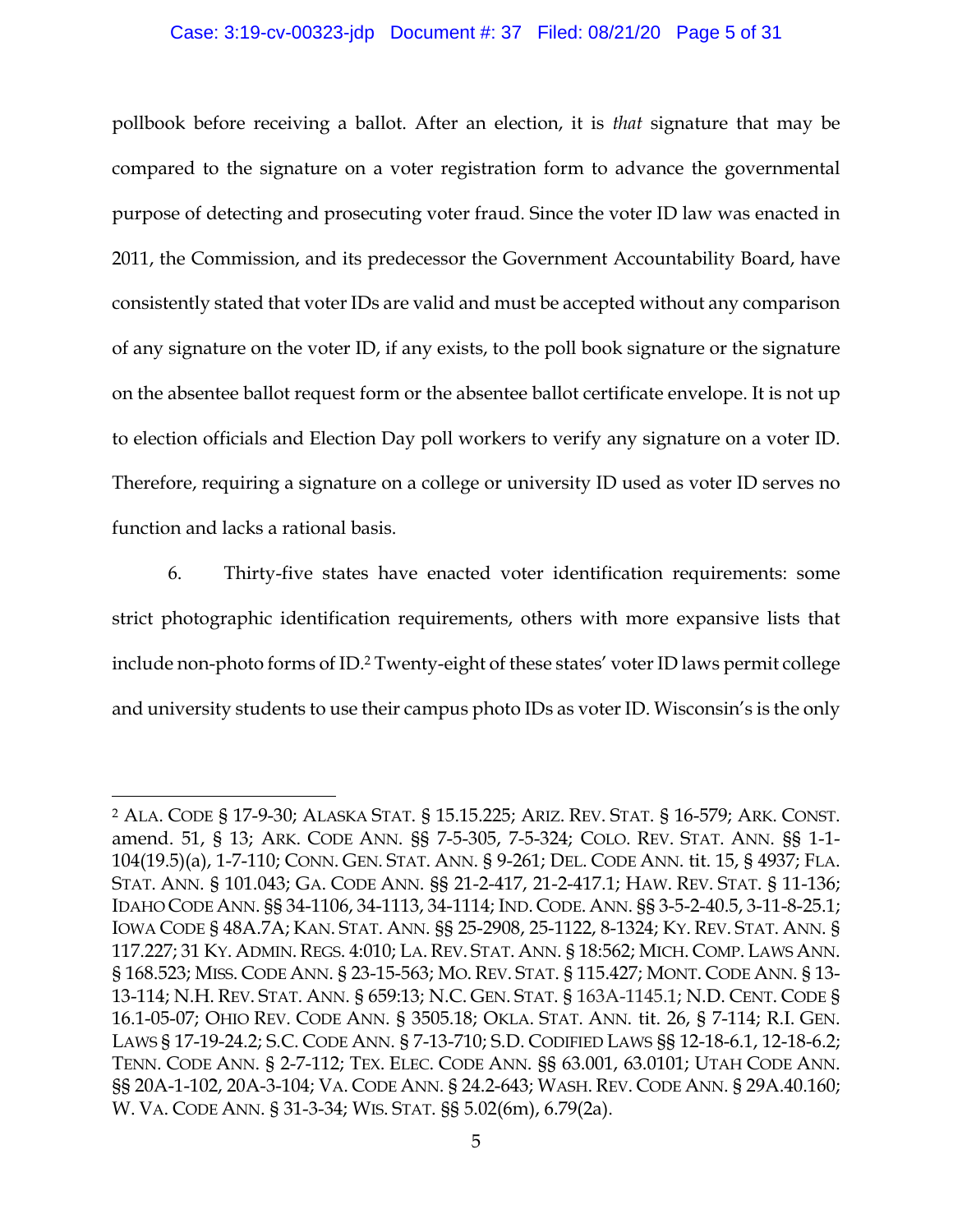#### Case: 3:19-cv-00323-jdp Document #: 37 Filed: 08/21/20 Page 6 of 31

voter ID law on that list that requires a student ID to have only a two-year life span, even if it is issued by a four-year institution, and the only voter ID law that requires students to show separate proof of current enrollment along with their college or university photo ID card. Finally, only Wisconsin rejects college or university IDs if they lack a signature.

7. Every fall, tens of thousands of freshmen enroll in postsecondary educational institutions in Wisconsin. <sup>3</sup> Typically, they have less than two months before a November general election to register to vote, often for the first time in their lives, learn of and comply with the nation's only documentary proof of residence requirement for *all*  voter registration applicants, WIS. STAT. § 6.34(2), learn the state has a strict photographic voter ID law, obtain compliant forms of campus photo ID from their schools, and learn the location of their polling places. As can be seen from the declarations of Cassandra Abarca and Jessica Gomez, students at Alverno College and Marquette University, respectively, college and university students who lack other forms of accepted voter ID are deprived of their right to vote unless they obtain a different, compliant student ID card that, upon information and belief, some but not all Wisconsin colleges and universities offer *upon request* at designated sites on campus. <sup>4</sup> This request for a separate, compliant form of student ID is a wholly unnecessary and unjustified step in the voting process that can only deter and/or delay voting in Wisconsin. Lacking an important

<sup>3</sup> *See, e.g.*, University of Wisconsin System, Student Statistics, Fall 2017-18, New Freshman Headcount by Institution, *available at*  https://pollux.uwsa.edu/PRODUCTION/ssbreports/index.php/HeadCountReports/ getSingleYearReportByInstitution/single/pdf/R\_B200\_tot/201718/0 (last visited Aug. 12, 2020).

<sup>4</sup> *See* dkt. 2, Cassandra Abarca Declaration ¶¶ 4–6; dkt. 3, Jessica Gomez Declaration ¶ 3.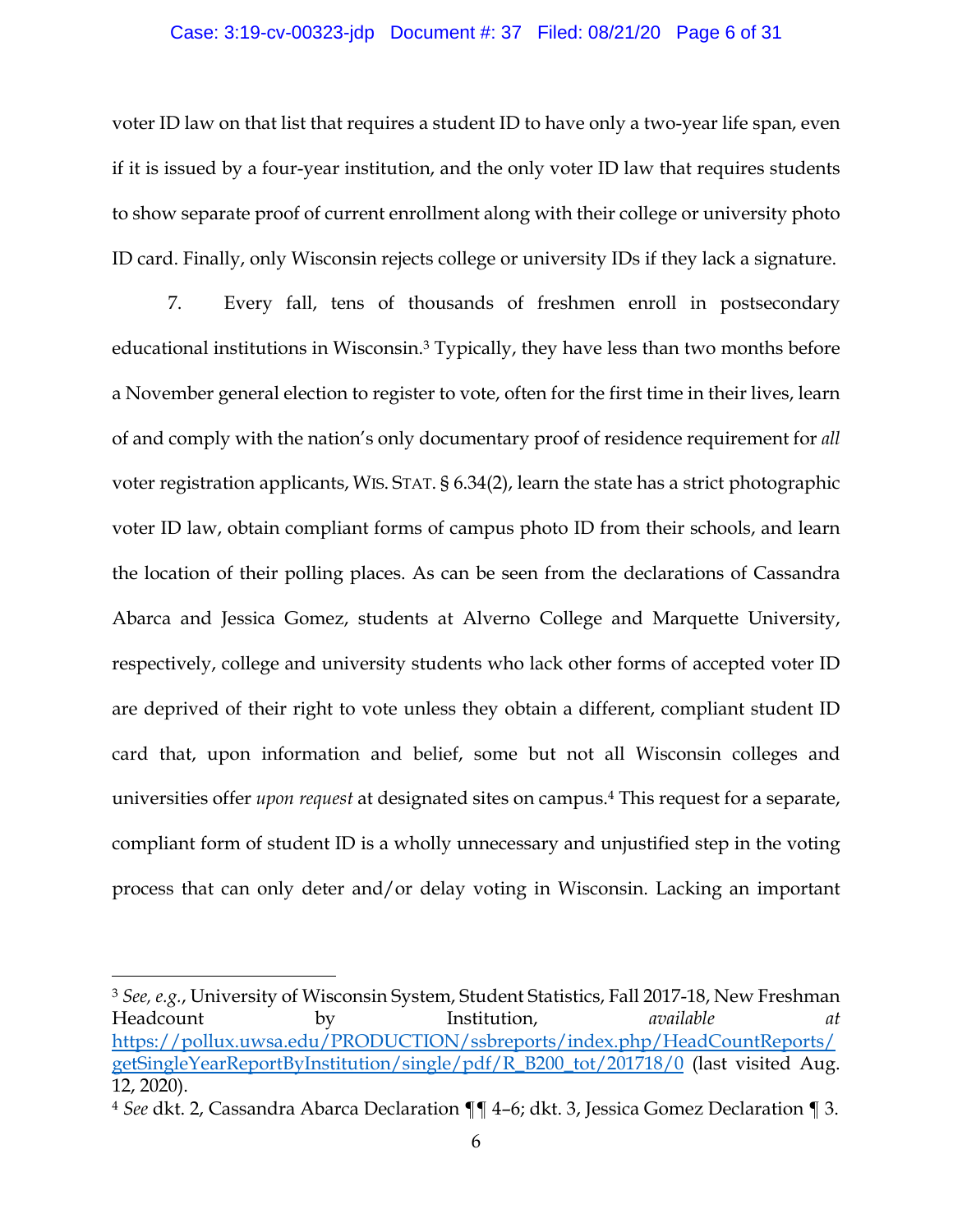#### Case: 3:19-cv-00323-jdp Document #: 37 Filed: 08/21/20 Page 7 of 31

regulatory interest to impose these useless and irrational requirements for college and university student ID cards which needlessly force students to obtain a different campus photo ID card in order to vote, Defendants violate the First and Fourteenth Amendments to the U.S. Constitution and 52 U.S.C.  $\S 10101(a)(2)(B)$ .

8. This action is brought under 42 U.S.C. § 1983 against Defendants' unlawful deprivations of Plaintiffs' rights under the First and Fourteenth Amendments to the United States Constitution and federal law, specifically 52 U.S.C. § 10101(a)(2)(B).

#### **JURISDICTION & VENUE**

9. This Court has jurisdiction over Plaintiff's federal claims pursuant to 28 U.S.C. §§ 1331, 1343, and 1357 because this case arises under the United States Constitution and because this case seeks equitable and other relief for the deprivation of rights under color of state law.

10. This Court has jurisdiction to award attorneys' fees and costs pursuant to 42 U.S.C. § 1988.

11. This Court has jurisdiction to grant declaratory relief pursuant to 28 U.S.C. §§ 2201 and 2202.

12. This Court has personal jurisdiction over the WEC Defendants, who are all sued in their official capacities. The WEC Defendants are state officials who reside in Wisconsin, and the WEC is based in Madison, Wisconsin.

13. Venue is appropriate in the Western District of Wisconsin, under 28 U.S.C. § 1391(b)(1), because the WEC Defendants are state officials, and the WEC is based in Madison, Wisconsin.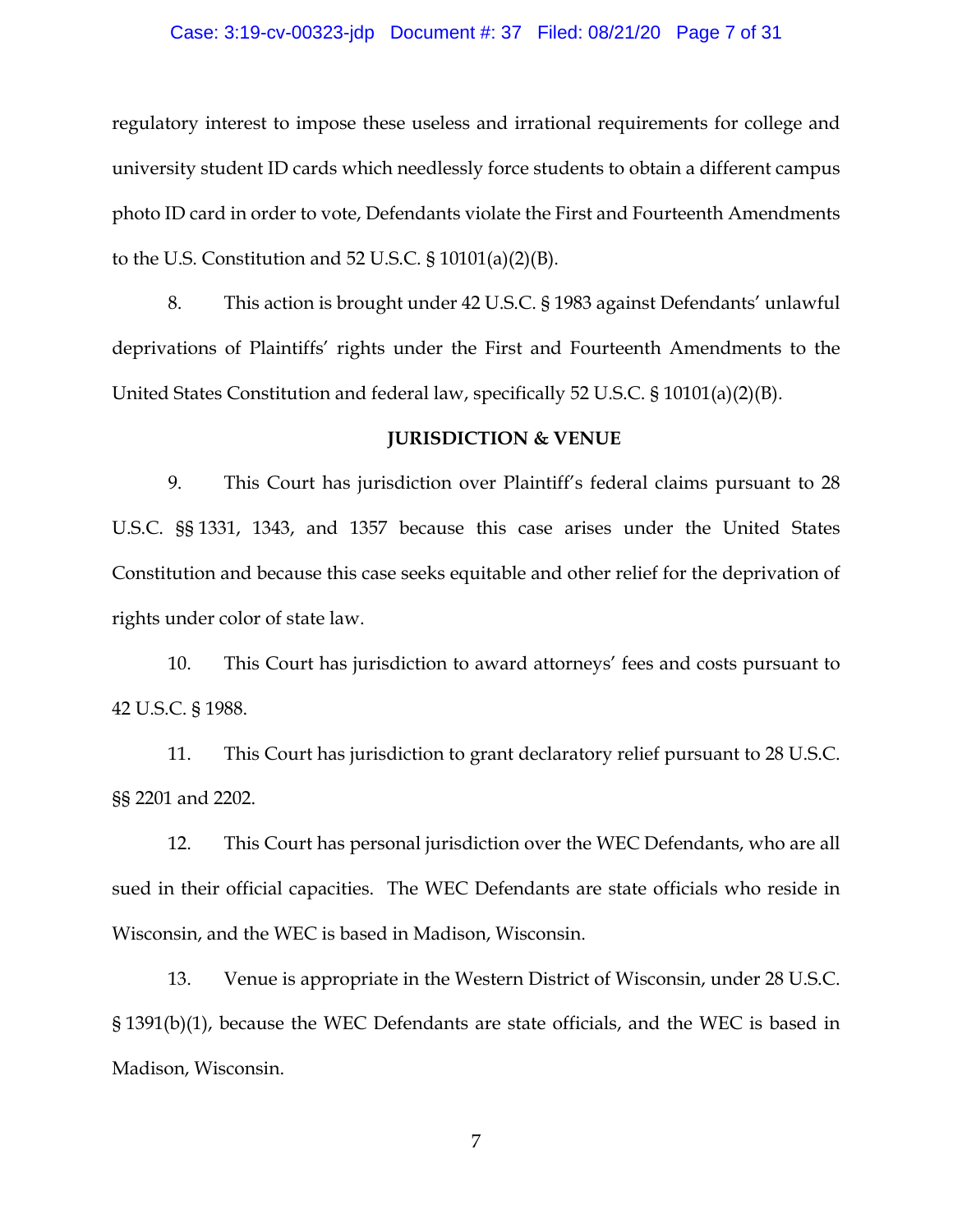#### **PARTIES**

14. Plaintiff Common Cause is a nonprofit corporation organized and existing under the laws of the District of Columbia. Common Cause is one of the nation's leading democracy reform organizations and has over 1.2 million members and offices in 35 states and the District of Columbia. Since its founding in 1970, Common Cause has been dedicated to the promotion and protection of the democratic process, such as the right of all citizens, including its eligible members, to be registered for and vote in fair, open, and honest elections. Common Cause conducts significant nonpartisan voter protection, advocacy, education, and outreach activities to ensure that voters are registered to vote and are able to vote and have their ballots counted as cast. Common Cause also advocates for policies, practices, and legislation—such as automatic and same-day registration that facilitate voting for eligible voters and ensure against disenfranchisement. Common Cause opposes efforts that burden registration and/or voting, including restrictive voter identification laws, like the one passed in Wisconsin, that could potentially chill citizens' rights to vote.

15. Plaintiff Common Cause Wisconsin, which is part of and incorporated under the same bylaws as the national organization Common Cause, has diverted and will continue to divert organizational resources, staff time, and money to inform college and university students on whether their campus IDs are compliant with the voter ID law and, if not, on how to obtain a compliant college or university ID card. But for these unconstitutional requirements for college and university IDs to be used as voter ID in Wisconsin, Common Cause Wisconsin would not need to divert organization resources,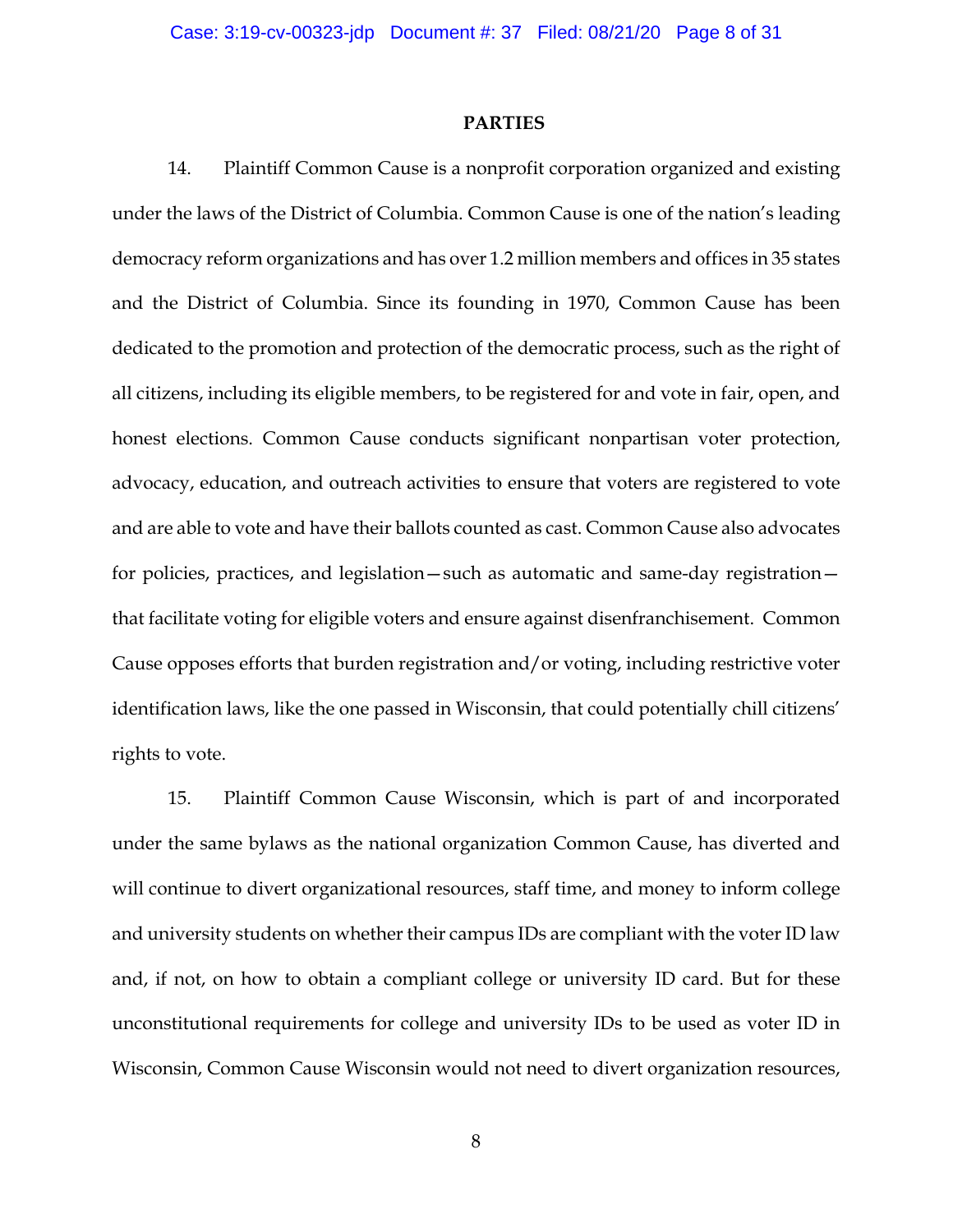#### Case: 3:19-cv-00323-jdp Document #: 37 Filed: 08/21/20 Page 9 of 31

staff time, and money from its core mission activities to ensure students can cast a ballot that will be counted. In the 2016 and 2018 general election cycles, Common Cause Wisconsin's staff devoted an estimated 157 hours to student voter ID work that would not have been necessary but for these unconstitutional requirements. All told, this cost the organization an estimated \$3,454 in salary related to the staff's research on university ID issuance policies and practices and sustained outreach to campuses on the voter ID requirement. Beginning in early 2016, Common Cause Wisconsin rolled out an extensive research and outreach campaign directed at administrators and officials at every college, university and technical college in Wisconsin in order to: (a) gather information on whether each institution's standard photo ID complies with the voter ID law; (b) determine what alternatives are available to students for voting if the school's standard photo ID is non-compliant, *i.e.* compliant IDs issued upon request; (c) provide education and resources about using college and university ID cards as voter ID; and (d) provide information, guidance, and best practices on offering a compliant ID to those schools struggling to implement a voter ID-compliant student ID. For each individual postsecondary institution, Common Cause Wisconsin did research online, made a series of phone calls, and/or wrote emails. Common Cause Wisconsin compiled its research and used that to create, update, and disseminate a "one-stop" downloadable online resource with information on the use of a student ID as a voter ID at every Wisconsin college, university, and technical college in the state. All of these activities took staff time, money, and other resources that could have been used for the organization's core mission activities.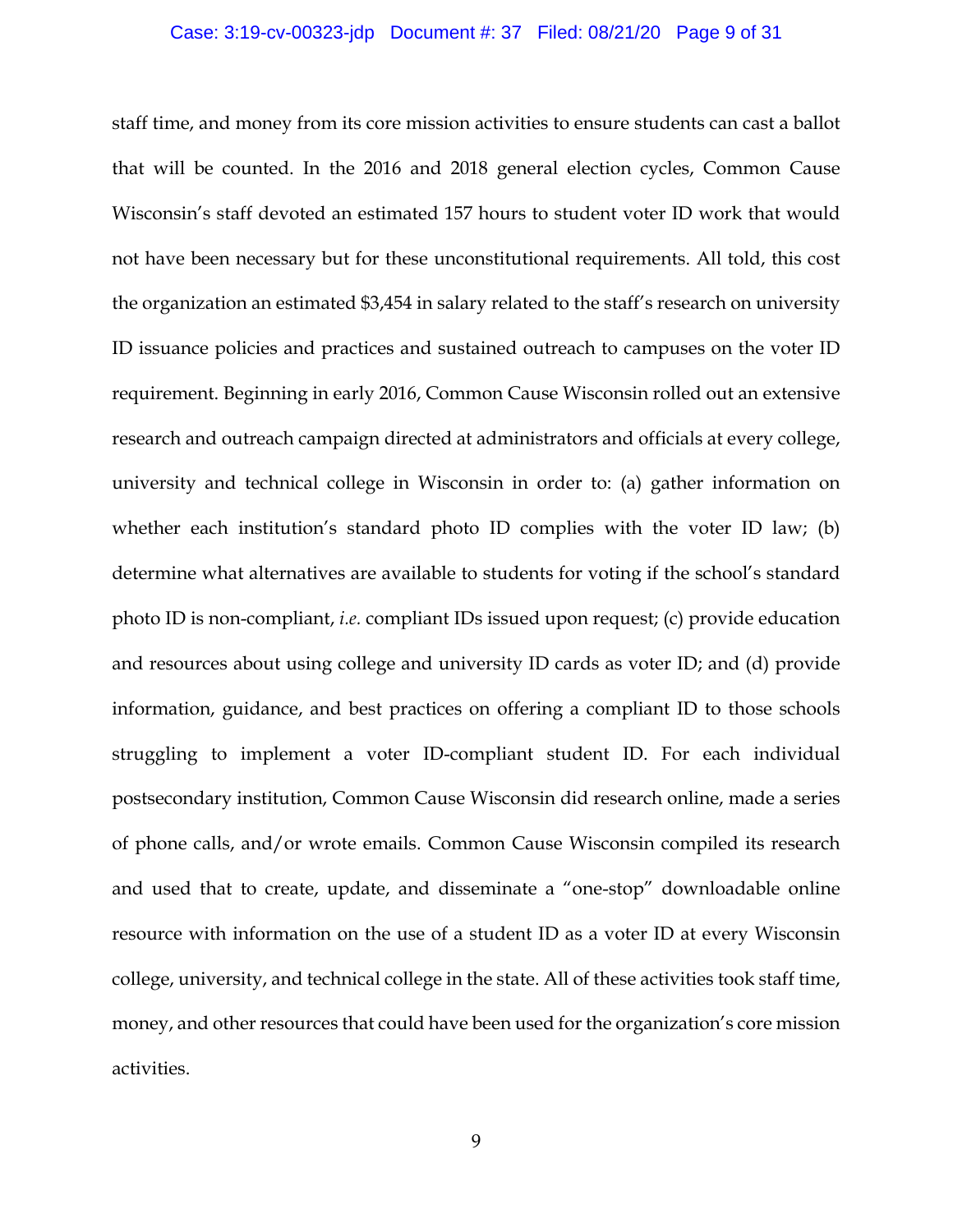#### Case: 3:19-cv-00323-jdp Document #: 37 Filed: 08/21/20 Page 10 of 31

16. Common Cause Wisconsin has continuously developed, updated, and distributed educational materials for college and university student voters, including hard copy fact sheets, online student voting guides, and graphics. This included the "student ID as voter ID" fact sheet, which has been continuously updated since 2016, used and shared as a resource in outreach to university campus contacts, coalition partners, the press, and advocacy groups working with student voters and distributed online via emails, press releases, and Common Cause Wisconsin's website. Common Cause Wisconsin has also engaged in a variety of email and social media messaging on whether and how students can obtain a compliant student ID that can be used as a valid voter ID. Common Cause Wisconsin staff are currently reviewing and updating the organization's existing research and materials on college and university ID compliance with the voter ID law by contacting college and university administrators. The organization's staff will again be educating and engaging in outreach to Wisconsin college and university students about securing a compliant college or university ID card for the November general election. These efforts are required because of the challenged, unconstitutional requirements, and have diverted and will continue to divert resources, staff time, and money away from Common Cause Wisconsin's core mission activities. All of these activities, which Common Cause Wisconsin is only engaged in because of the unconstitutional requirements challenged in this case, are ongoing, as schools change processes and/or update their websites or the information they share with students. Common Cause Wisconsin staff continue to communicate with college and university administrators, advocate for changes to student IDs that would make it easier for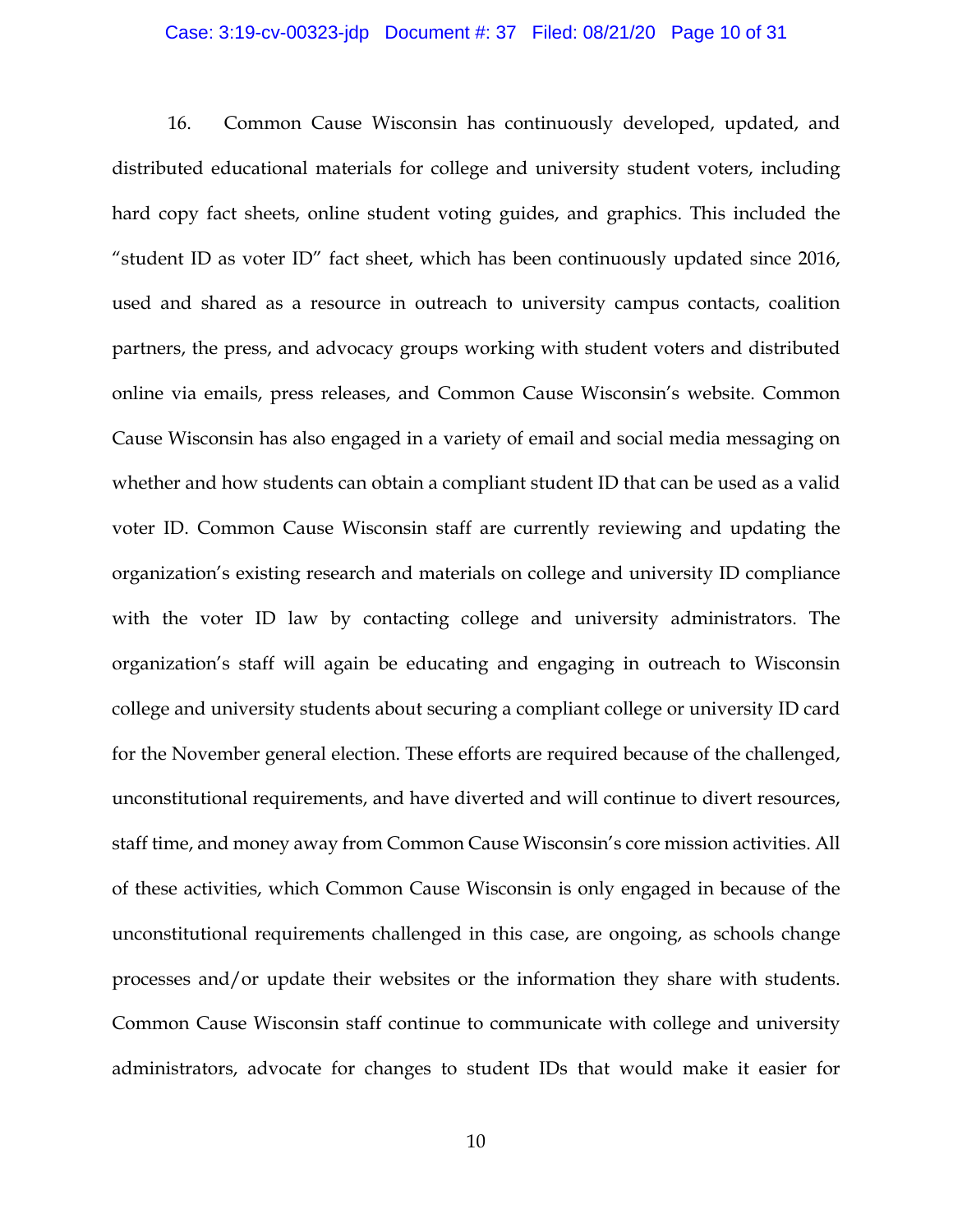#### Case: 3:19-cv-00323-jdp Document #: 37 Filed: 08/21/20 Page 11 of 31

students to vote, and update the organization's information on how to obtain a compliant student ID card. These efforts, which divert staff time, resources, and money, constitute an ongoing injury to Common Cause Wisconsin.

17. Plaintiff Benjamin R. Quintero is a sophomore at Milwaukee School of Engineering ("MSOE"). He is a United States citizen, 20 years old, and a resident of Milwaukee, Wisconsin. He has never been disenfranchised by reason of a felony conviction or court order. Benjamin wants to vote in Wisconsin but cannot because he does not have any of the types of photo ID that satisfy the Wisconsin voter ID requirement. He only has the regular MSOE student ID card that lacks an issuance date, expiration date, and signature.

18. Defendants Ann Jacobs, Mark L. Thomsen, Julie M. Glancey, Marge Bostelmann, Dean Knudson, and Robert F. Spindell, Jr. are sued in their official capacities as the members of the Wisconsin Elections Commission.

19. Defendant Meagan Wolfe is sued in her official capacity as the Administrator of the Wisconsin Elections Commission.

#### **FACTUAL ALLEGATIONS**

### **A. Wisconsin's Voter ID Requirement and Its Requirements for College and University Student Photo ID Cards**

20. In 2011, the Wisconsin Legislature enacted Act 23, which created a strict photographic voter identification requirement for all voters, regardless of whether they vote in person on or before Election Day or by mail. WIS. STAT. §§ 6.79(2)(a), 6.86(1)(ar), 6.87(1). Although in-person voters must show their voter ID to the poll worker, a mailin absentee voter must "enclose a copy of his or her proof of identification or any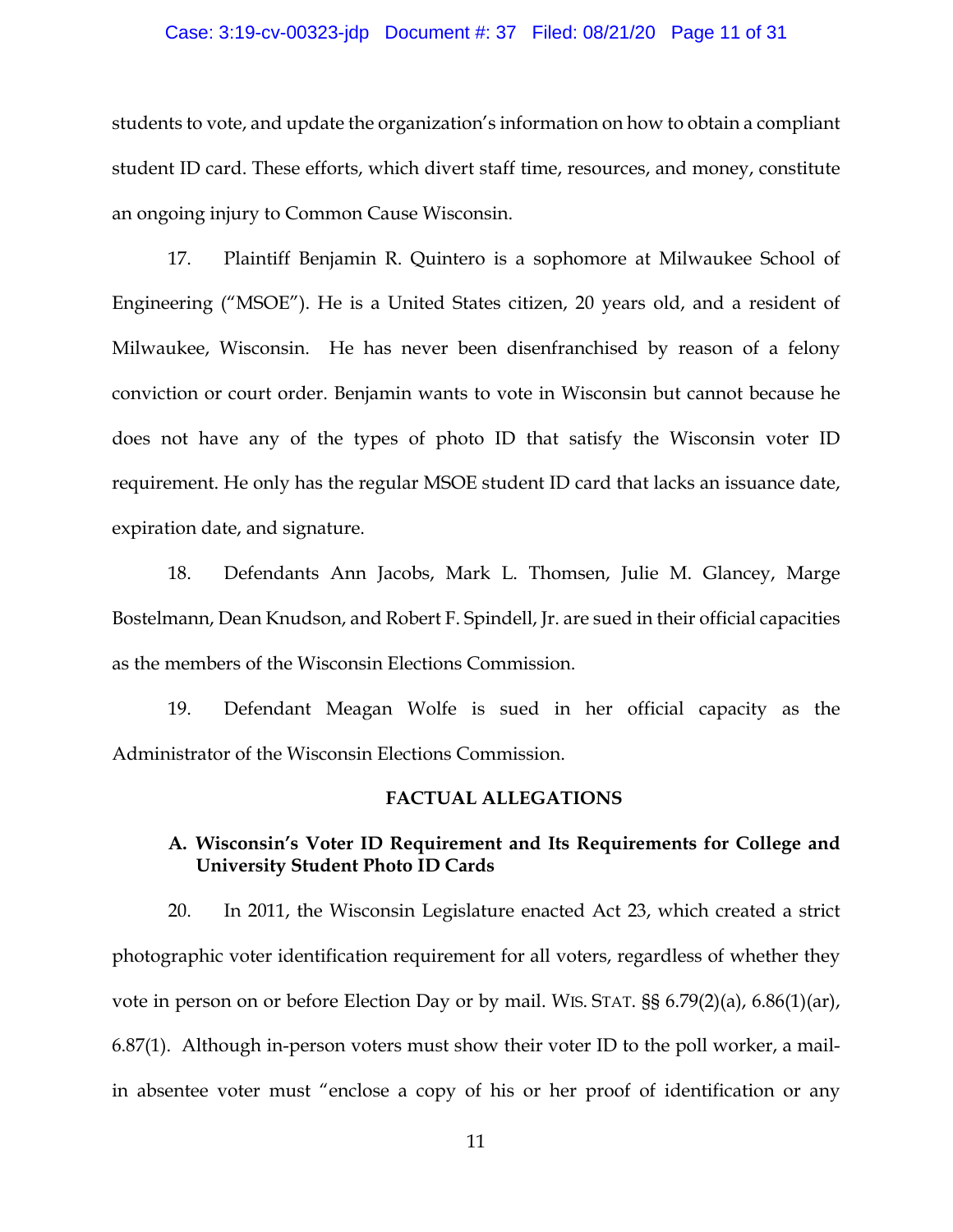authorized substitute document with his or her [absentee ballot] application." WIS. STAT.

 $§ 6.87(1).$ 

21. Wisconsin accepts the following forms of photo ID as valid voter ID:

(a) One of the following documents that is unexpired or if expired has expired after the date of the most recent general election: 1. An operator's license issued under ch. 343. 2. An identification card issued under s. 343.50. 3. An identification card issued by a U.S. uniformed service. 4. A U.S. passport.

(b) A certificate of U.S. naturalization that was issued not earlier than 2 years before the date of an election at which it is presented.

(c) An unexpired driving receipt under s. 343.11.

(d) An unexpired identification card receipt issued under s. 343.50.

(e) An identification card issued by a federally recognized Indian tribe in this state.

(f) An unexpired identification card issued by a university or college in this state that is accredited, as defined in s. 39.30(1)(d), that contains the date of issuance and signature of the individual to whom it is issued and that contains an expiration date indicating that the card expires no later than 2 years after the date of issuance if the individual establishes that he or she is enrolled as a student at the university or college on the date that the card is presented.

(g) An unexpired veterans identification card issued by the veterans health administration of the federal department of veterans affairs.

WIS. STAT. § 5.02(6m). As can be seen from the above statute, college and university IDs must contain the student voter's name, photo, issuance date, an expiration date not more than two years after the issuance date, and the student's signature. WIS. STAT. § 5.02(6m)(f). Students using their college or university photo ID card to vote must also present separate proof of current enrollment. *Id*. This proof of current enrollment can be "an enrollment verification letter, class schedule, or tuition fee receipt."5 In 2014, the WEC's predecessor, the Government Accountability Board, issued guidance that defined

<sup>5</sup> G.A.B. Releases Top Things Voters Need to Know about Photo ID (Feb. 1, 2016), *available at* https://elections.wi.gov/node/3862 (last visited Aug. 11, 2020).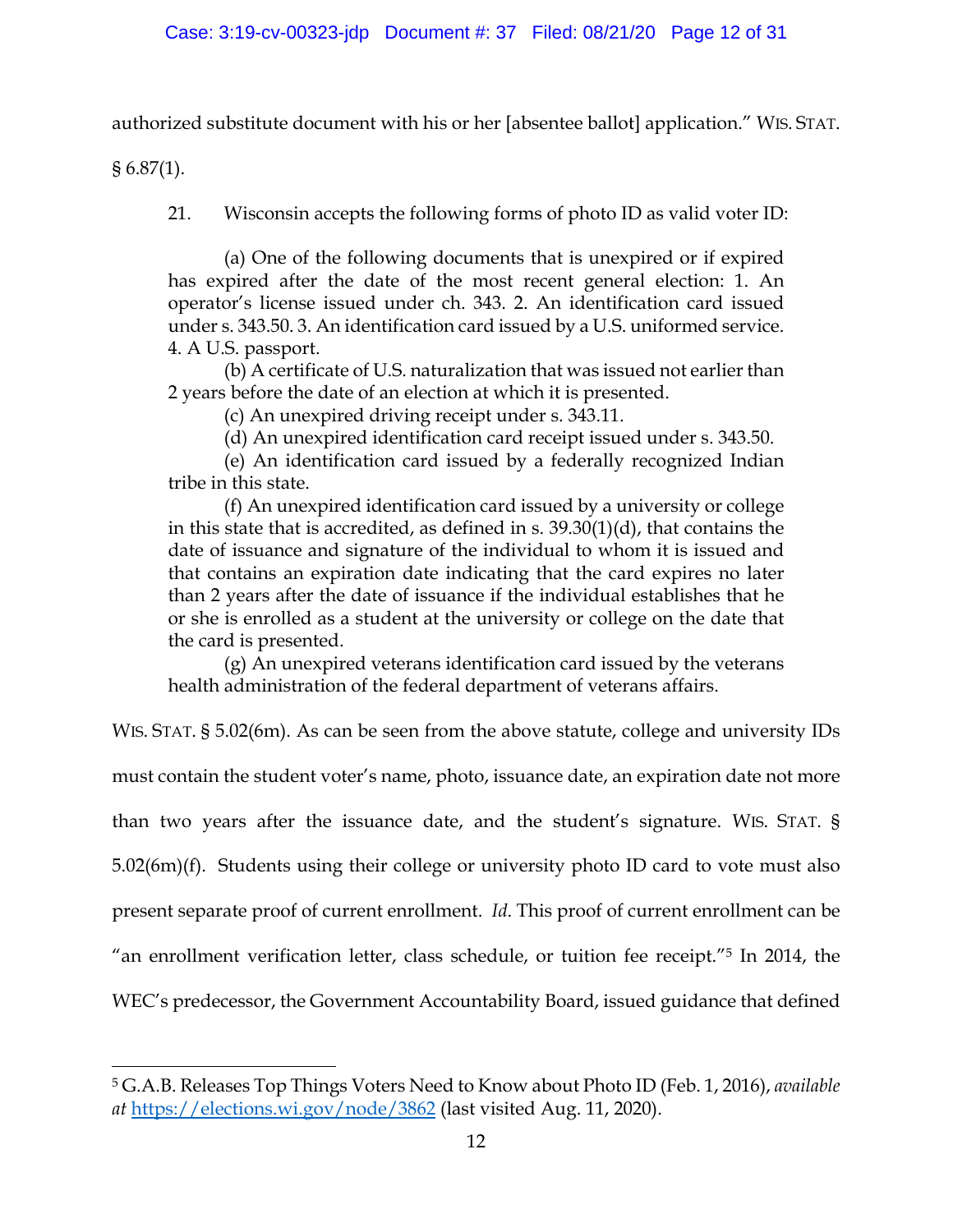### Case: 3:19-cv-00323-jdp Document #: 37 Filed: 08/21/20 Page 13 of 31

proof of current enrolment as "an enrollment verification form, class schedule, tuition receipt, or any other document which establishes that the student is enrolled . . ."6 The current guidance to voters on the state's MyVote Wisconsin webpage, which is published and maintained by Defendants, makes clear that the list of examples of proof of current enrollment is a non-exhaustive list: "The university or college ID must be accompanied by a separate document that proves enrollment, *such as* a tuition fee receipt, enrollment verification letter, or class schedule." (Emphasis added).7 The Election Day Manual is consistent with this: "Proof of enrollment includes, but is not limited to, a fee receipt, class schedule or an enrollment verification form."8 This separate proof of current enrollment can be shown or submitted as a physical document or electronically displayed on a smart phone, tablet, or laptop. 9

22. In order to be used as voter ID, Wisconsin driver's license and state ID cards issued by the Wisconsin Department of Transportation, specifically the Wisconsin Department of Motor Vehicles, military identification cards, and U.S. passports must be unexpired or have expired after the date of the most recent general election. Wis. Stat. §

<sup>8</sup> Wisconsin Elections Commission, Election Day Manual for Wisconsin Election Officials ("Election Day Manual") (Jan. 2020), at 59, *available* at

https://elections.wi.gov/sites/elections.wi.gov/files/2020- 07/Election%20Day%20Manual%20%282020-01%29\_1.pdf (last visited Aug. 11, 2020).

<sup>6</sup> G.A.B. Memorandum, Voter Photo ID Reminders for 2014 General Election Voter Photo ID Guidance 2014-3 (Sept. 25, 2014), at 3, *available at* https://elections.wi.gov/sites/default/files/memo/20/photo\_id\_guidance\_2014\_3\_re minders\_9\_25\_14\_pdf\_17534.pdf (last visited Aug. 11, 2020).

<sup>7</sup> MyVote Wisconsin, *available at* https://myvote.wi.gov/en-us/PhotoIDRequired (last visited Aug. 11, 2020).

<sup>9</sup> MyVote Wisconsin, *available at* https://myvote.wi.gov/en-us/PhotoIDRequired (last visited Aug. 11, 2020).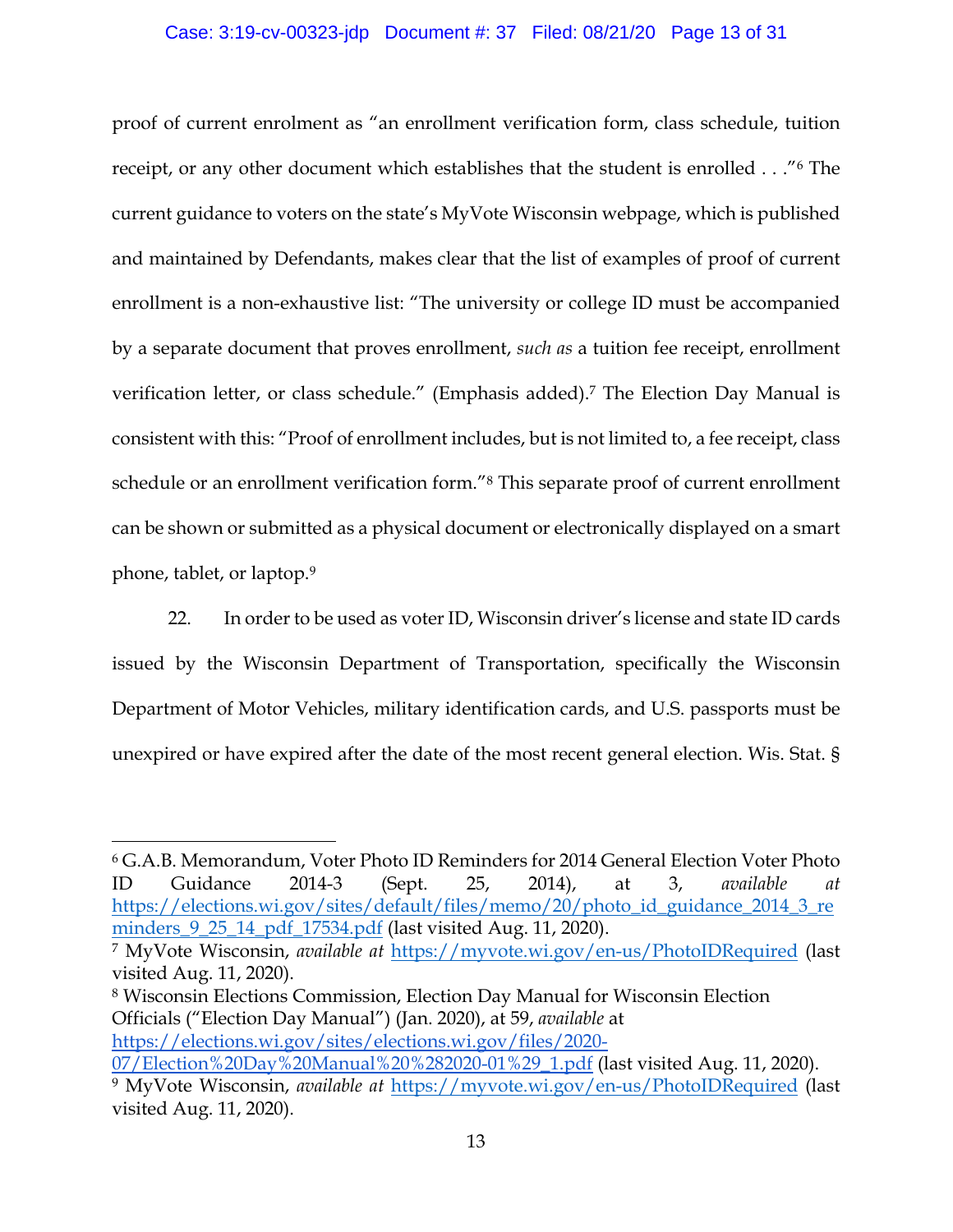#### Case: 3:19-cv-00323-jdp Document #: 37 Filed: 08/21/20 Page 14 of 31

5.02(6m)(a). On information and belief, certain forms of military ID bear the code "INDEF" for indefinite duration. Tribal government-issued IDs may be expired or unexpired, Wis. Stat. § 5.02(6m)(e), but, in any event, frequently do not contain issuance and expiration dates because, like certain forms of military ID, they never expire. A naturalization certificate must be issued not more than two years before the election in which it is presented as voter ID. Wis. Stat. § 5.02(6m)(b). The remaining forms of valid voter ID must be unexpired. Wis. Stat. § 5.02(6m). However, in *One Wisconsin Institute v. Thomsen*, 198 F. Supp. 3d 896, 961–62 (W.D. Wis. 2016), this Court ordered Defendants to accept expired college and university IDs, and the Seventh Circuit in *Luft v. Evers* has now affirmed that order, albeit on different grounds. *Luft*, 963 F.3d at 677. *See infra* at Part B.

23. Many of the regular college or university photo IDs issued to all students lack an issuance date, an expiration date, an expiration date no more than two years after the issuance date, and/or a digitally-printed signature or even a strip for the student to sign. Some of these colleges and universities offer, upon student request, a separate compliant photo ID that can be used as voter ID. Some do not.

## **B. Prior Litigation Regarding the Use of College and University IDs as Voter ID in Wisconsin**

24. In 2016, this Court decided *One Wisconsin Institute, Inc. v. Thomsen*, 198 F. Supp. 3d 896 (W.D. Wis. 2016). The plaintiffs in *One Wisconsin Institute* had brought a claim alleging that there was no rational basis to reject the use of expired forms of otherwise-valid IDs. This Court noted that, as to college and university ID cards, the state's requirement that the IDs be unexpired was irrational and unjustified because of the separate proof of current enrollment requirement: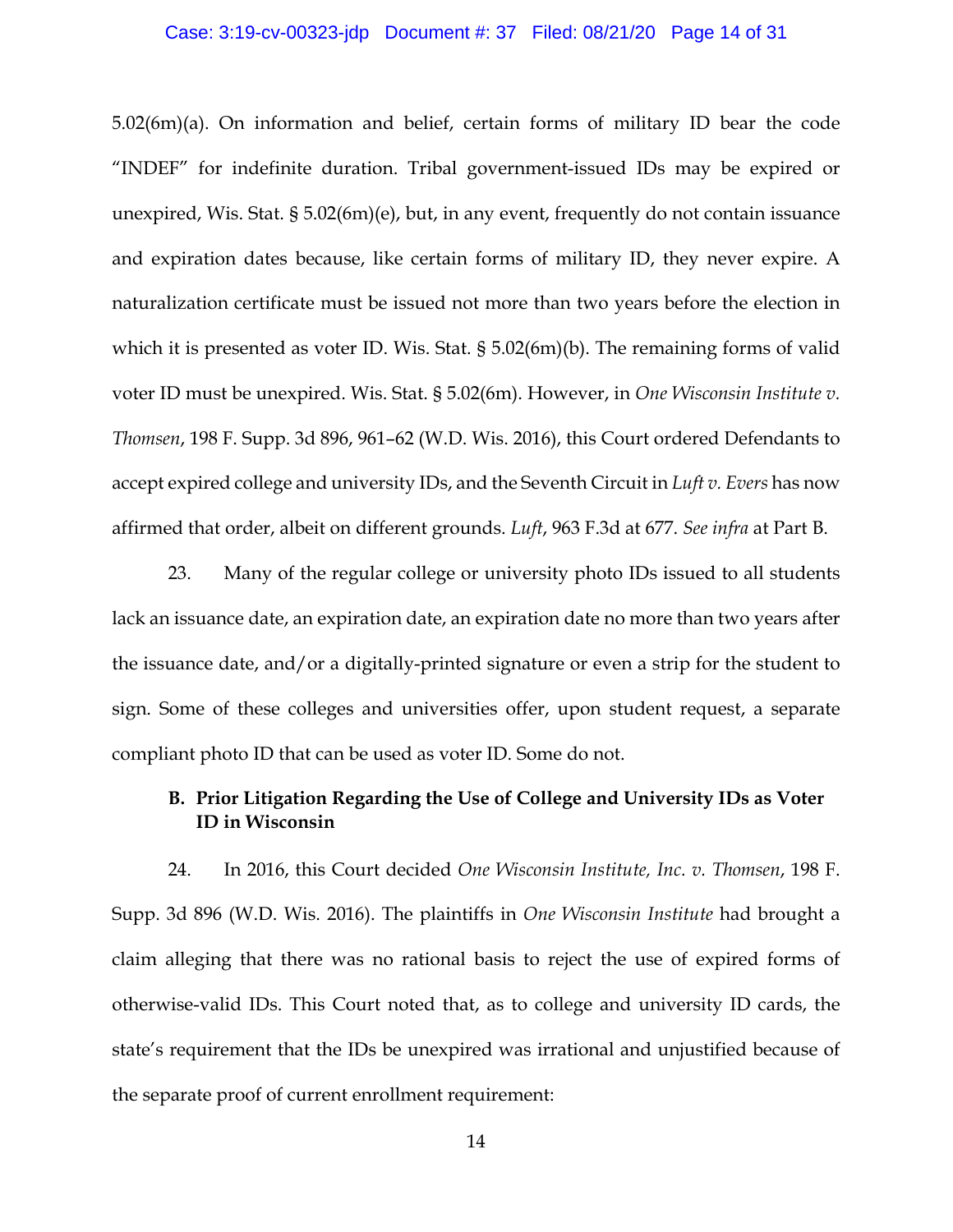The three requirements in Wis. Stat.  $\S 5.02(6m)(f)$  are redundant: (1) the ID card itself must be unexpired; (2) the card must have an expiration date that is no more than two years after its date of issuance; and (3) the voter must present proof of current enrollment. If each of these requirements provided some additional level of protection against former students using their IDs to vote, then those requirements might be rational. But as it stands, defendants have not explained why any requirement beyond proof of current enrollment is necessary to protect against fraudulent voting with a college or university ID. . . .

[T]he state's concern with ensuring that only current students vote with student IDs may be rational. But Wis. Stat. § 5.02(6m)(f) adequately addresses that concern by requiring a voter to present proof of enrollment with the student ID.

*Id.* at 961-62. Finding the requirement that the college or university ID be unexpired

redundant, unnecessary, and irrational, the Court enjoined that specific requirement:

Adding the requirement that a voter's college or university ID be unexpired does not provide any additional protection against fraudulent voting. If anything, this measure prevents otherwise qualified voters from voting simply because they have not renewed their IDs since beginning school. Thus, even under an exceedingly deferential rational basis review, the state has failed to justify its disparate treatment of voters with expired IDs. The court concludes that requiring unexpired college or university IDs violates the Fourteenth Amendment.

*Id*. at 962.

25. However, because the plaintiffs only sought an injunction permitting the use of expired IDs, not the elimination of the issuance date and expiration date requirements, this Court's ruling was limited to the requested relief. This Court expressly stated that its order did not eliminate the requirement that student IDs bear issuance dates and expiration dates not more than two years after the issuance date:

*[College and university students] must still comply with the other requirements of Wis. Stat. § 5.02(6m)(f).* Plaintiffs have not directed their rational basis challenge to the requirement that a voter with a college or university ID also present proof of enrollment at the issuing institution. Nor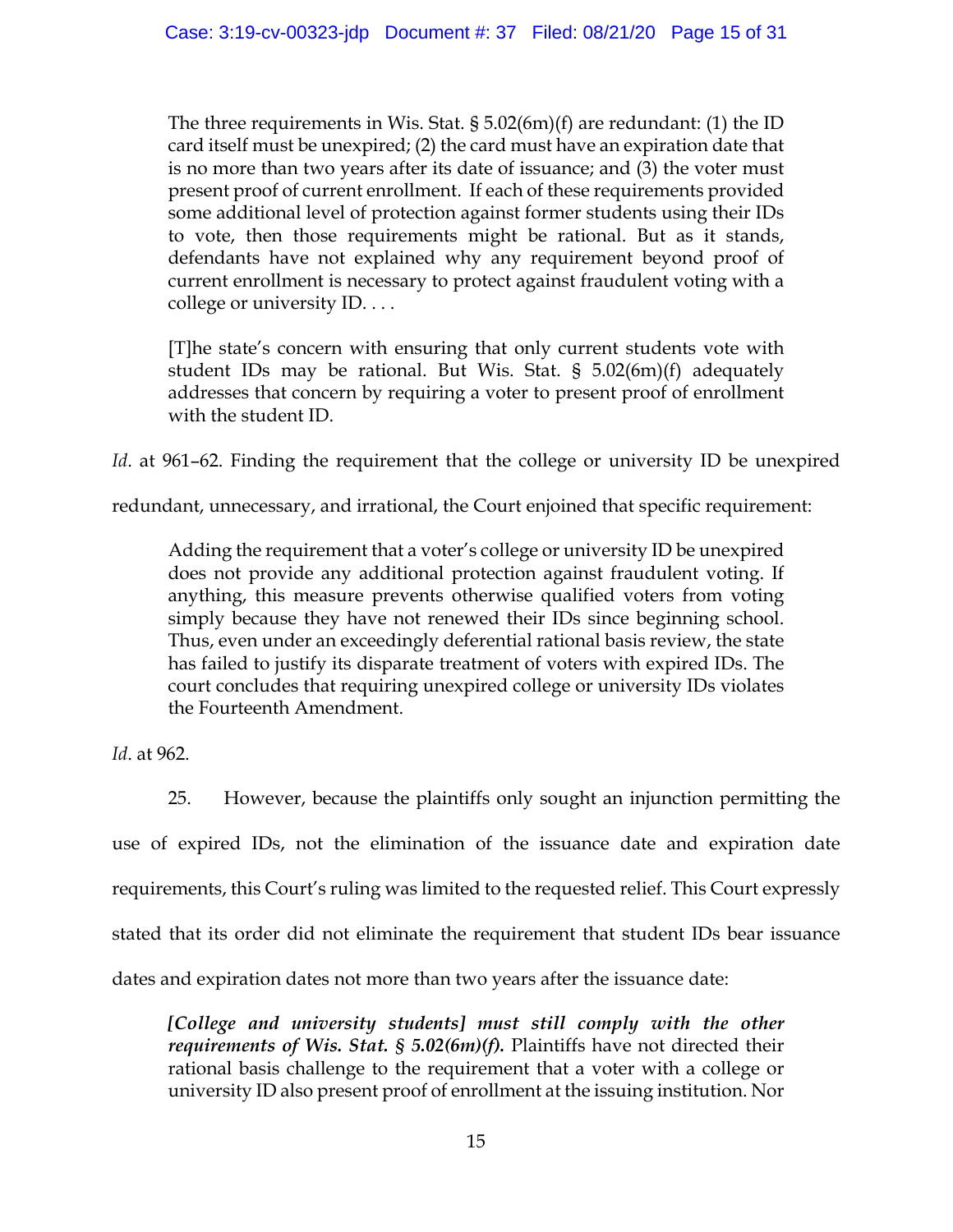have plaintiffs challenged the rational basis for permitting only IDs that expire no more than two years after issuance. These requirements still apply. The only thing that will change is that the ID card that a college or university student actually presents at the polls can be expired.

*Id.* (emphasis added). In footnote 24, this Court suggested that the issuance date and expiration date requirements also serve no purpose but noted those requirements were beyond the scope of the plaintiffs' challenge: "Without the requirement that a voter present an unexpired college or university ID, it seems unnecessary to regulate the ID's expiration date. *But that is outside the scope of plaintiffs' challenge*, and so the court will leave it to the state to determine whether this provision is still necessary." *Id*. at 961–62 & n.24 (emphasis added). Therefore, these useless, vestigial, and therefore irrational statutory requirements for college and university IDs remain in place as technical requirements, and those features must still appear on the student ID if presented as voter ID. This Court explicitly noted the ordered relief did not preclude the state from enforcing those technical requirements.

26. Because the district court did not rule on the constitutionality of the issuance and expiration dates, the Seventh Circuit's decision in *Luft* does not consider their constitutionality either. 963 F.3d at 677. Instead, *Luft* has merely affirmed the district court's injunction against the requirement that a college or university ID card be "unexpired," where the voter is required to present or submit separate proof of current enrollment. *Id*. Even after the Defendant-Appellants in *Luft* moved for "clarification on which elements of the student ID statute will be enforceable" going forward, *see* Case No. 16-3003, dkt. 101 at 6, the Seventh Circuit replied simply as follows: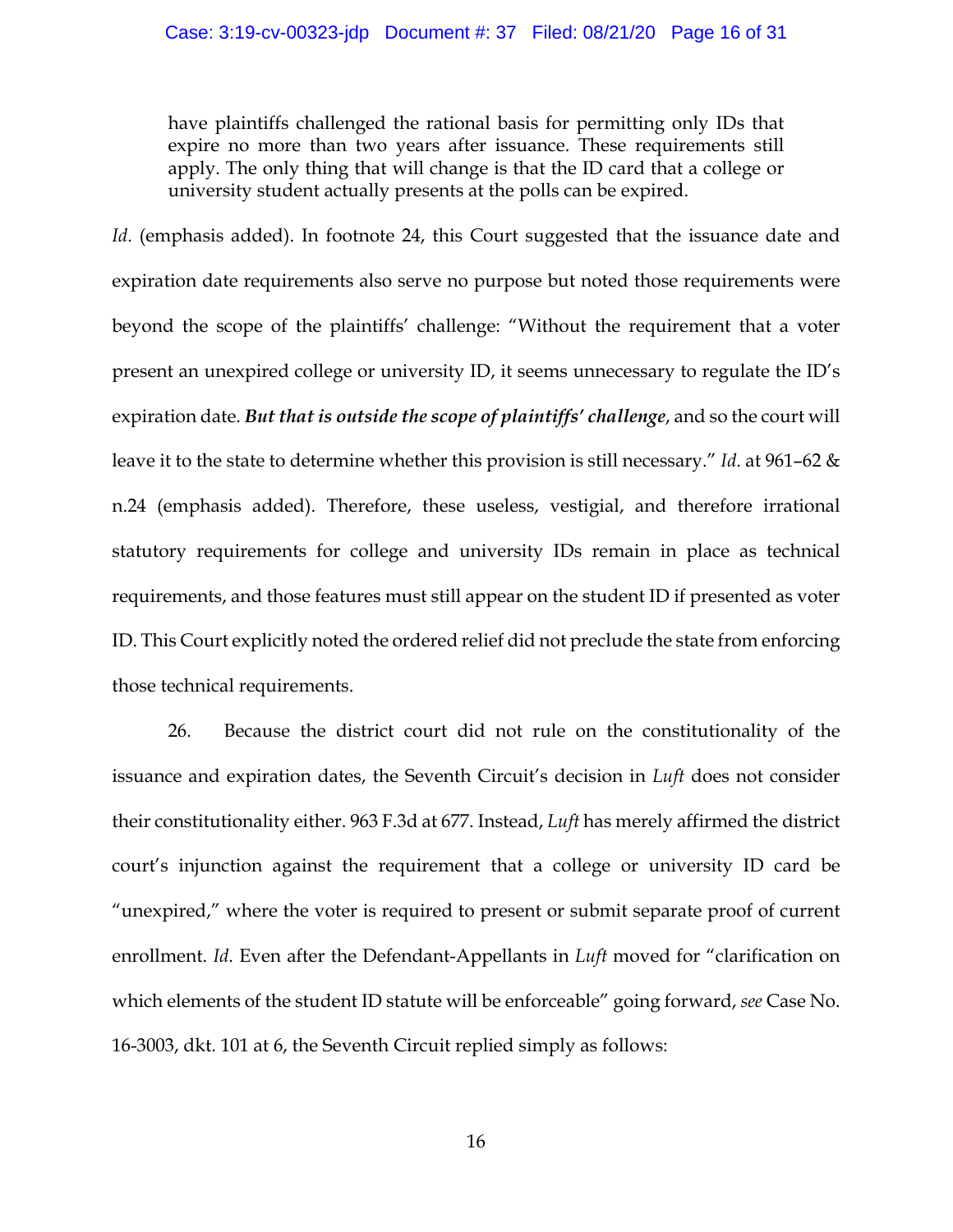Our opinion holds that the state may not require student IDs to be unexpired, when the student provides some other document demonstrating current enrollment. The point of our decision is that requiring two documents from students, but not other voters, needs justification, which has not been supplied. But a student who appears at the polls with an expired student ID card, and without proof of current enrollment, need not be allowed to vote.

*See* dkt. 102 at 2. *Luft* has nothing to say about the issuance and expiration dates that must appear on the face of the college or university ID card under Wisconsin law because, as noted above, the plaintiffs in *One Wisconsin Institute* did not challenge those requirements. Permitting an expired ID does not mean that an ID must have an issuance date or expiration date at all; on the contrary, this lawsuit argues that it is irrational to enforce these technical, vestigial requirements in light of the fact that an expired ID may be used as students are required to present separate proof of current enrollment. Municipal clerks and poll workers now have no need or justification to review the issuance date and expiration dates, if any exist. This lawsuit picks up where *One Wisconsin Institute* left off and respectfully asks this Court to take that further step and enjoin the college and university ID issuance date, expiration date, and two-year expiration requirements as unconstitutional.

- **C. In-Person and Mail-In Voting Procedures**
	- **1. Because** *expired* **college and university IDs can be used in conjunction with proof of current enrollment, it is unnecessary and irrational to enforce the requirements that these IDs bear issuance and expiration dates.**

27. In order to cast a ballot, a voter must be registered to vote in Wisconsin. Residency at one's address for at least 28 days prior to an election is one of the eligibility criteria for voting in Wisconsin. WIS. STAT. § 6.02. Voter registration applicants affirm on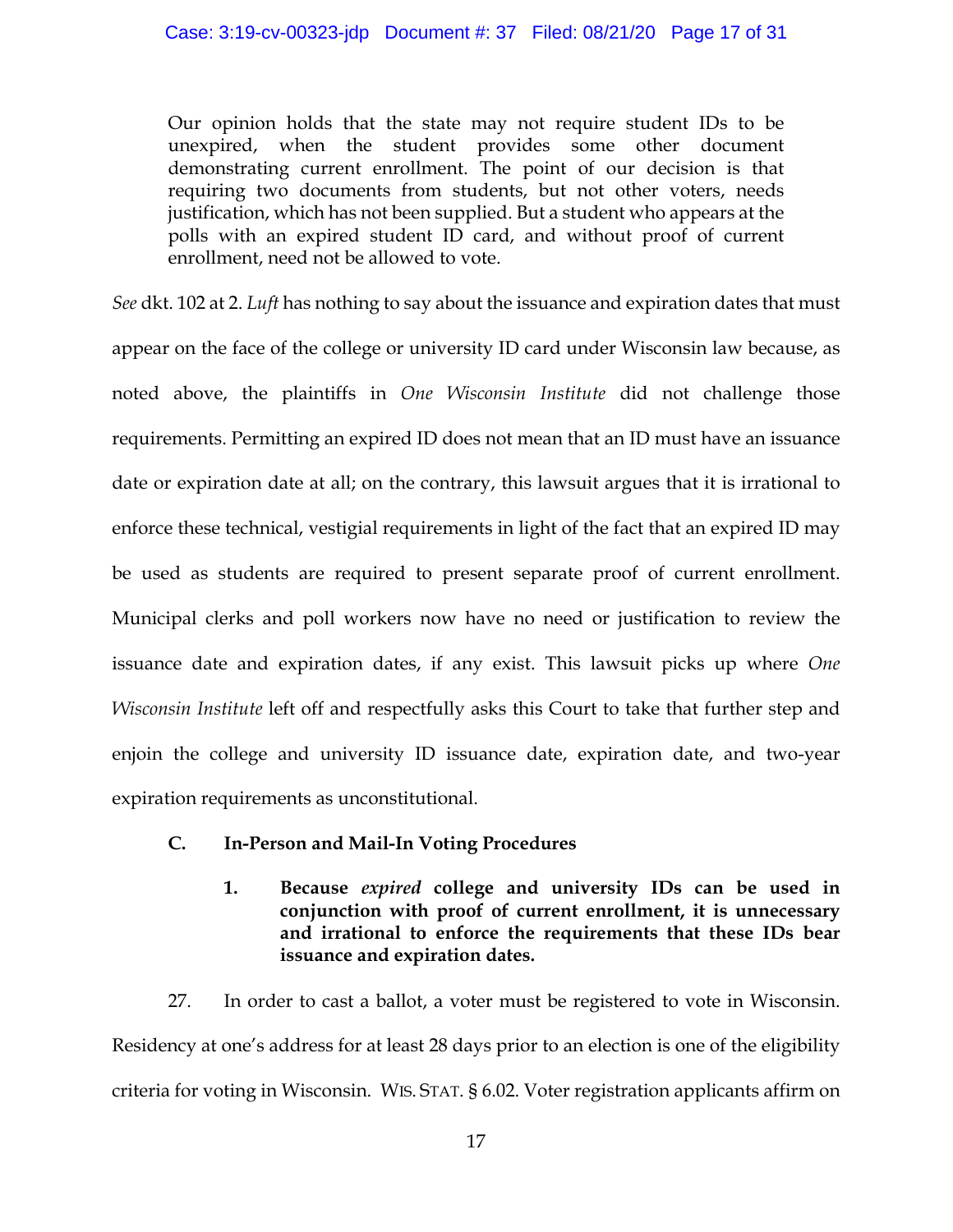#### Case: 3:19-cv-00323-jdp Document #: 37 Filed: 08/21/20 Page 18 of 31

penalty of perjury that they satisfy this requirement. <sup>10</sup> Additionally, Wisconsin has the nation's only currently-enforced documentary proof of residence requirement for *all*  registration applicants who are not overseas or in the military: "[U]pon completion of a registration form prescribed under s. 6.33, each eligible elector who is required to register under s. 6.27, who is not a military elector or an overseas elector, shall provide an identifying document that establishes proof of residence under sub. (3)." WIS. STAT. § 6.34(2). <sup>11</sup> According to Defendants' webpages and other election officials in Wisconsin, "[a]ll Proof of Residence documents must include the voter's name and current residential address."12 Therefore, the voter registration process, as implemented, doubly confirms that a person is a resident of the state and municipality.

28. Wisconsin state law setting forth the in-person voting procedure provides that: "[E]ach eligible elector, before receiving a serial number, shall state his or her full name and address and present to the officials proof of identification." WIS. STAT. § 6.79(2)(a). The same statute instructs election inspectors (the technical name for poll workers) stationed at the polling places to verify only the name and photograph of the voter: "The officials shall verify that the name on the proof of identification presented by the elector conforms to the name on the poll list or separate list and shall verify that any photograph appearing on that document reasonably resembles the elector." *Id*. The

<sup>10</sup> Wisconsin Voter Registration Application, Form EL-131, *available at*  https://elections.wi.gov/sites/elections.wi.gov/files/2020-06/El-131%20- %20%28REV%202020-06%29.pdf (last visited Aug. 12, 2020).

<sup>11</sup> A list of acceptable forms of proof of residence is available on the Wisconsin Elections Commission's website MyVote Wisconsin's Proof of Residence page. *See* https://myvote.wi.gov/en-us/ProofofResidence (last visited Aug. 12, 2020). <sup>12</sup> *Id*.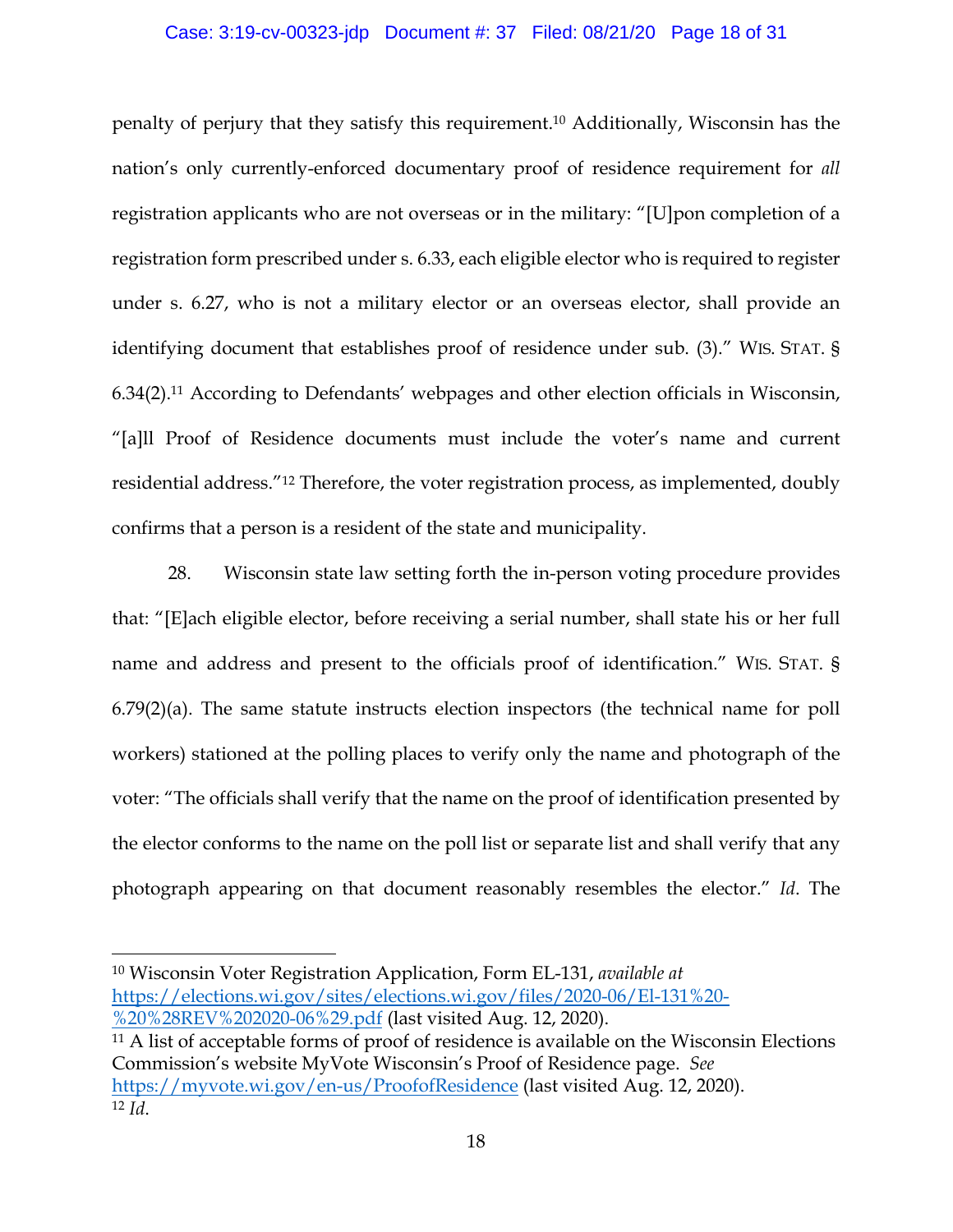#### Case: 3:19-cv-00323-jdp Document #: 37 Filed: 08/21/20 Page 19 of 31

current version of the Election Day Manual lists the specific steps a poll worker must take to verify a photo ID.13 First, poll workers must confirm that the college or university ID card bears a name, photo, issuance date, expiration date no later than two years after the issuance date, and the student's signature, and also confirm that the student has separate proof of current enrollment.14 Next, the poll worker must "verify that the name on the ID conforms to the name on the poll list"; "verify that any photograph on the proof of identification reasonably resembles the elector" (for in-person voters only); and "verify that the proof of identification is unexpired or, if expired, it meets the expiration specifications listed above."15

29. Mail-in absentee voters must submit a copy of their photo ID with their absentee ballot application, unless they are permanent, mail-in absentee voters, have previously voted mail-in absentee with the same name and at the same residential address, or are military or overseas voters. WIS. STAT. §§ 6.87(1), 6.87(4)(b)2–(b)3. For mail-in absentee voters' IDs, the municipal clerk is only required to verify the name on the photo ID. WIS. STAT. § 6.87(1). There is of course no face to which the photo can be compared. Otherwise, the instructions for verifying the voter IDs of in-person voters and mail-in absentee voters do not differ.

30. Wisconsin election law provides for and ensures Wisconsin residency and residential address verification through other, more effective means than requiring the ID to bear an issuance date and an expiration date. But while *Luft* makes clear that

<sup>13</sup> Election Day Manual, *supra* note 8, at 58–60.

<sup>14</sup> *Id*. at 58–59. 15 *Id*. at 59-60.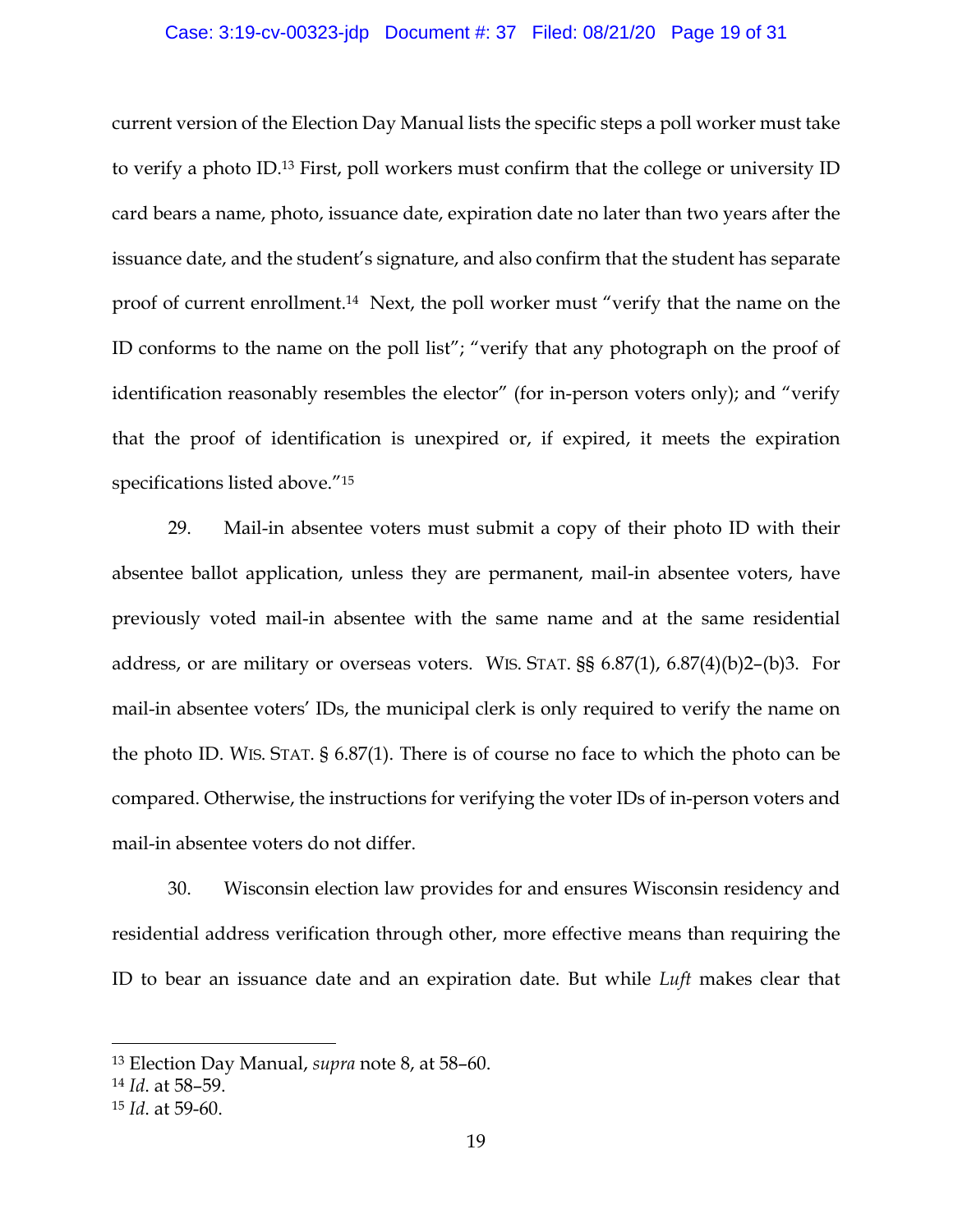#### Case: 3:19-cv-00323-jdp Document #: 37 Filed: 08/21/20 Page 20 of 31

redundant requirements are permissible, they must be rational. 963 F.3d at 677. Here, the injunction in *One Wisconsin Institute*, 198 F. Supp. 3d at 961–62, now affirmed by *Luft*, 963 F.3d at 677, requires Defendants to accept expired college and university ID cards where presented with the requisite separate proof of current enrollment and, for that reason, it is no longer rational to enforce the issuance date and expiration date requirements. These technical requirements are vestigial elements of any college or university ID card, because even if they happen to appear, there is no point reviewing them. Wisconsin law and Defendants' procedures and guidance on Wisconsin law do not instruct the state's municipal clerks or poll workers to conduct any substantive review or verification of the issuance and expiration dates because that review or verification would be meaningless and irrational. Wis. Stat. § 5.02(6m) only required that the ID be "unexpired," and by this Court's order, that requirement is enjoined. Accordingly, it is wholly irrational to continue enforcing the issuance date and expiration date requirements for Wisconsin college and university IDs used as voter ID.

31. As further evidence of the irrationality of these requirements, not every valid ID in Wis. Stat. § 5.02(6m) is required to contain an issuance date or expiration date. Aside from college and university ID cards, the only other valid ID for which verification of the time of issuance is required is a naturalization certificate. Wis. Stat. § 5.02(6m)(b). Naturalization certificates of course contain issuance dates, so there is no express statutory requirement that they contain this information. *Id*. Verification of the time of expiration is required for many other forms of valid ID, but not for all of them. On information and belief, certain forms of military ID that can be used as valid voter ID do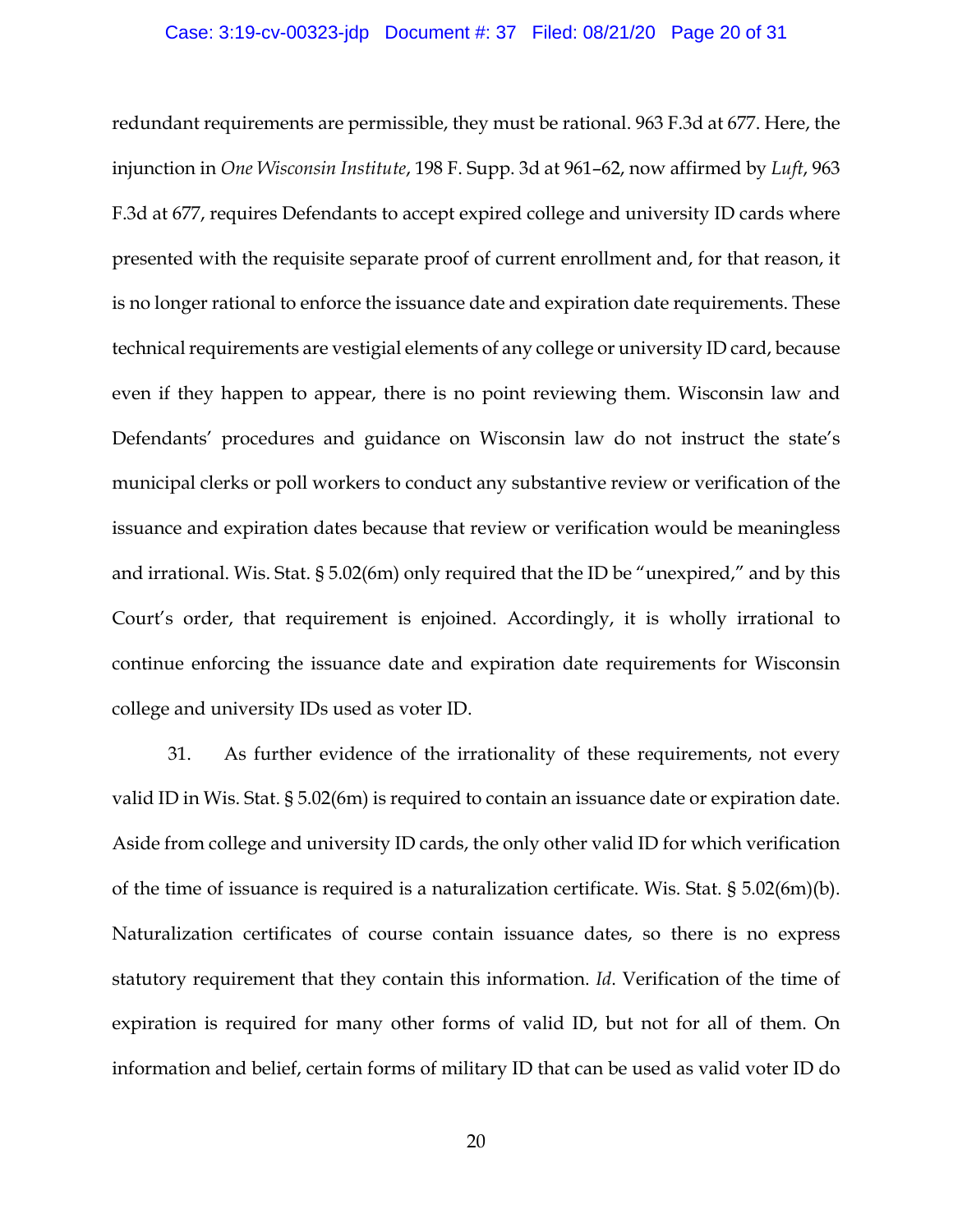#### Case: 3:19-cv-00323-jdp Document #: 37 Filed: 08/21/20 Page 21 of 31

not contain issuance dates or expiration dates, but rather bear the code "INDEF" for indefinite duration. Additionally, many tribal government-issued IDs frequently do not contain issuance dates or expiration dates because, like certain forms of military ID, they never expire.

#### **2. The two-year expiration requirement is also irrational.**

32. Wisconsin law requires that college or university ID cards contain an expiration date that is no more than two years after the issuance date listed on the card. WIS. STAT.  $\S$ § 5.02(6m)(f). There is no rational basis for this requirement. There are twoyear institutions and four-year institutions in Wisconsin, and requiring a student at a four-year institution to obtain a new ID card every two years is irrational. Even more importantly, this Court has held and the Seventh Circuit has affirmed that expired college and university ID cards may be used when presented, as required by current Wisconsin law, in conjunction with separate proof of current enrollment. *Luft*, 963 F.3d at 677. For these reasons, there is no rational basis to enforce the two-year expiration requirement.

## **3. By law, signatures on voter IDs, if any are even present, are not used for any signature comparison, and therefore, requiring a signature on a college and university ID card used as voter ID is irrational.**

33. For in-person voters or mail-in absentee voters, there is no mandate in the Wisconsin Election Code to compare any signature on the voter ID, if any exists, to any other signature. WIS. STAT. § 6.79(2)(a); WIS. STAT. § 6.87(1). The Election Day Manual makes no mention of signature verification and omits signatures from a list of the voter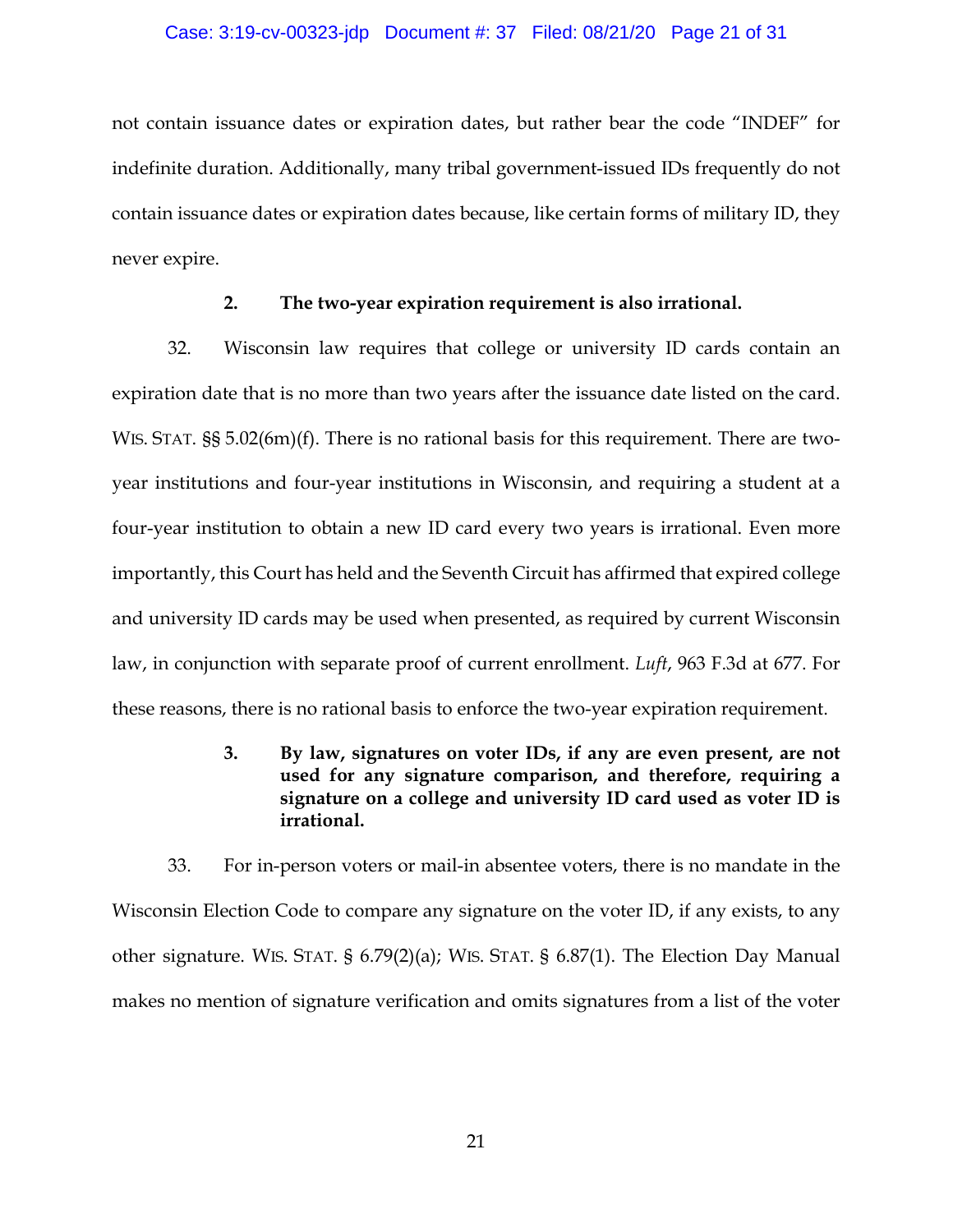#### Case: 3:19-cv-00323-jdp Document #: 37 Filed: 08/21/20 Page 22 of 31

ID's "relevant information (name, photo, expiration date)."16 Additionally, since the voter ID law was enacted in 2011, consistent with Wisconsin law, the WEC, as well as its predecessor the Government Accountability Board, have never issued instructions requiring the comparison of a signature on the voter ID, if any exists, with the voter's signature on the poll book or voter registration record.17 It is not for election officials and Election Day poll workers to determine the authenticity of a signature. This makes sense given a number of forms of valid voter ID, such as Veterans Health Identification Cards ("VHICs") issued by the U.S. Department of Veteran Affairs and some ID cards issued by tribal governments, do not even contain signatures.

34. During in-person voting, after the voter ID is verified, poll workers require the voter to sign the poll book:

The officials shall then require the elector to enter his or her signature on the poll list, supplemental list, or separate list maintained under par. (c) unless the elector is exempt from the signature requirement under s. 6.36(2)(a). The officials shall verify that the name and address stated by the elector conform to the elector's name and address on the poll list.

WIS. STAT. § 6.79(2)(a). Poll workers are required to verify that the voter's stated name and address match the name and address listed in the poll book but are not instructed to engage in any signature comparison of any kind. The Election Day Manual explicitly states: "Election inspectors are not required to compare the voter's signature to the

<sup>16</sup> *Id*. at 59.

<sup>17</sup> *Id*. at 60-61.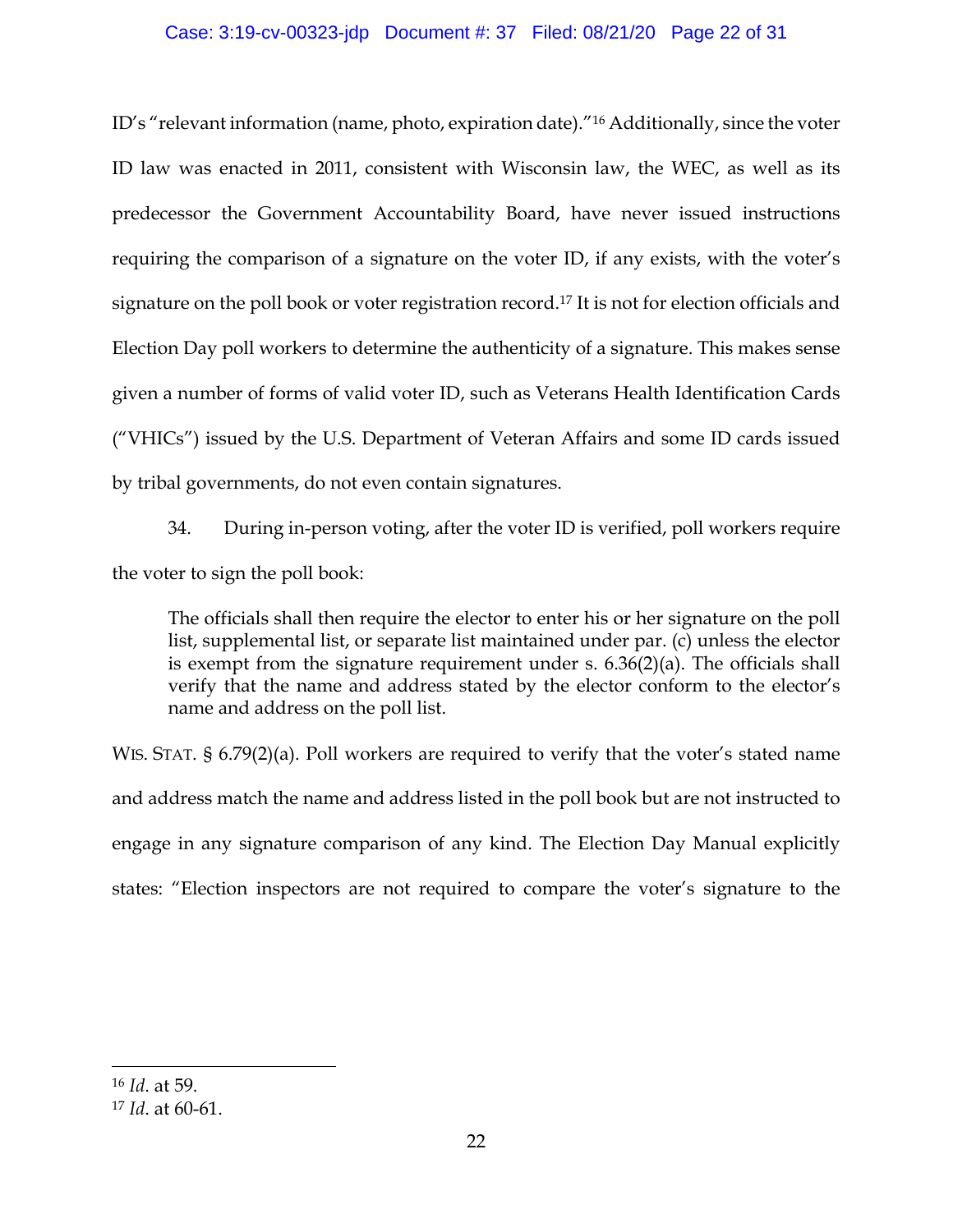#### Case: 3:19-cv-00323-jdp Document #: 37 Filed: 08/21/20 Page 23 of 31

signature on the proof of identification."18 The voter's signature on an absentee ballot request form stands in lieu of signing the poll book.19

35. Wisconsin now allows municipal clerks to use electronic poll books instead of paper poll books. In its Wisconsin E-Poll Book Show and Tell training module, the WEC informed municipal clerks and their staff that the check-in process also requires voter signatures.20 First, a screen comes up for voter ID verification, and, in keeping with Wisconsin law, there is no mention of signature comparison or the possibility of denying a ballot to a voter due to a perceived signature non-match. Next, the electronic poll book must accept the voter's signature. The voter signs the screen on a tablet or a signature pad with a stylus or finger to create a digitized signature that appears on screen. Notably, the voter's signature from his or her registration application form does not appear on screen. Instead, the e-pollbook signature is digitally stored for future comparison to the voter registration form signature, should that become necessary in any WEC or law enforcement investigation. Nothing instructs the poll worker to compare the digitallycreated signature to the voter ID signature, if any even exists. On information and belief, the older Wisconsin Government Accountability Board report on e-pollbooks from 2014 set forth much the same procedure:

<sup>18</sup> *Id*. at 60.

<sup>19</sup> Wisconsin Elections Commission, Form EL-121, Wisconsin Application for Absentee Ballot, *available at* https://elections.wi.gov/sites/elections.wi.gov/files/2020-06/EL-121%20Application%20for%20Absentee%20Ballot%20%28rev.%202020-06%29.pdf (last visited Aug. 12, 2020).

<sup>20</sup> Wisconsin Elections Commission, Wisconsin E-Poll Book Show and Tell Training Module, *available at*  http://elections.wi.gov/publications/video/WI\_EPollBook\_Show\_and\_Tell (October 27, 2017), at 7:11–12:44 (last visited Aug. 11, 2020).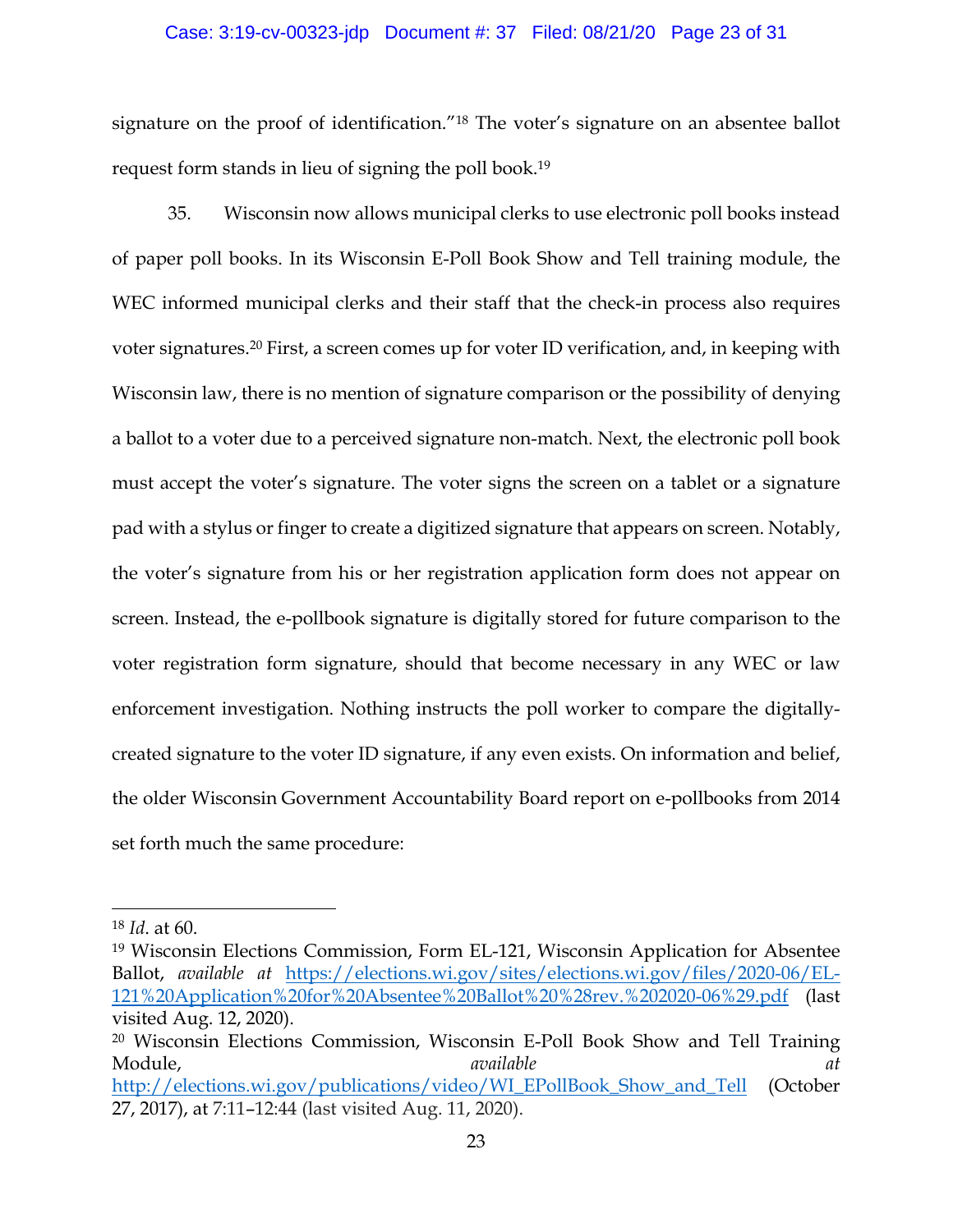Once the voter is verified as being registered, the voter is directed to sign the poll book. Using an electronic poll book, the voter can sign using a digital signature pad similar to using a credit card at a store or they can sign directly on the screen of the device. The signature can be digitally captured and printed on a hardcopy receipt or label. Alternatively, a receipt or label can be generated with a line for the voter to sign in order to capture a "wet" signature.<sup>21</sup>

Accordingly, the requirement that a college or university ID card bear the student's signature does not serve an important regulatory interest. This requirement is not actually being used for any purpose and is therefore manifestly unnecessary and irrational.

# **CLAIMS FOR RELIEF**

## **COUNT ONE**

# **(College or University ID Issuance Date and Expiration Date Requirements Violate First and Fourteenth Amendments to the U.S. Constitution, 42 U.S.C. § 1983) (All Plaintiffs)**

36. The factual allegations contained in the preceding paragraphs are incorporated into Count One, as though fully set forth herein.

37. Under the First and Fourteenth Amendments to the U.S. Constitution, any

burden on the right to vote must be balanced against a state's interest in that requirement.

The Supreme Court has set forth the following test:

[T]he rigorousness of our inquiry into the propriety of a state election law depends upon the extent to which a challenged regulation burdens First and Fourteenth Amendment rights. Thus, as we have recognized when those rights are subjected to "severe" restrictions, the regulation must be "narrowly drawn to advance a state interest of compelling importance." *Norman v. Reed*, 502 U.S. 279, 289, 112 S.Ct. 698, 705, 116 L.Ed.2d 711 (1992). But when a state election law provision imposes only "reasonable, nondiscriminatory restrictions" upon the First and Fourteenth

<sup>21</sup> Public access to the following link is now denied: http://elections.wi.gov/clerks/misc/electronic-poll-books. Plaintiffs plan to request this document in discovery.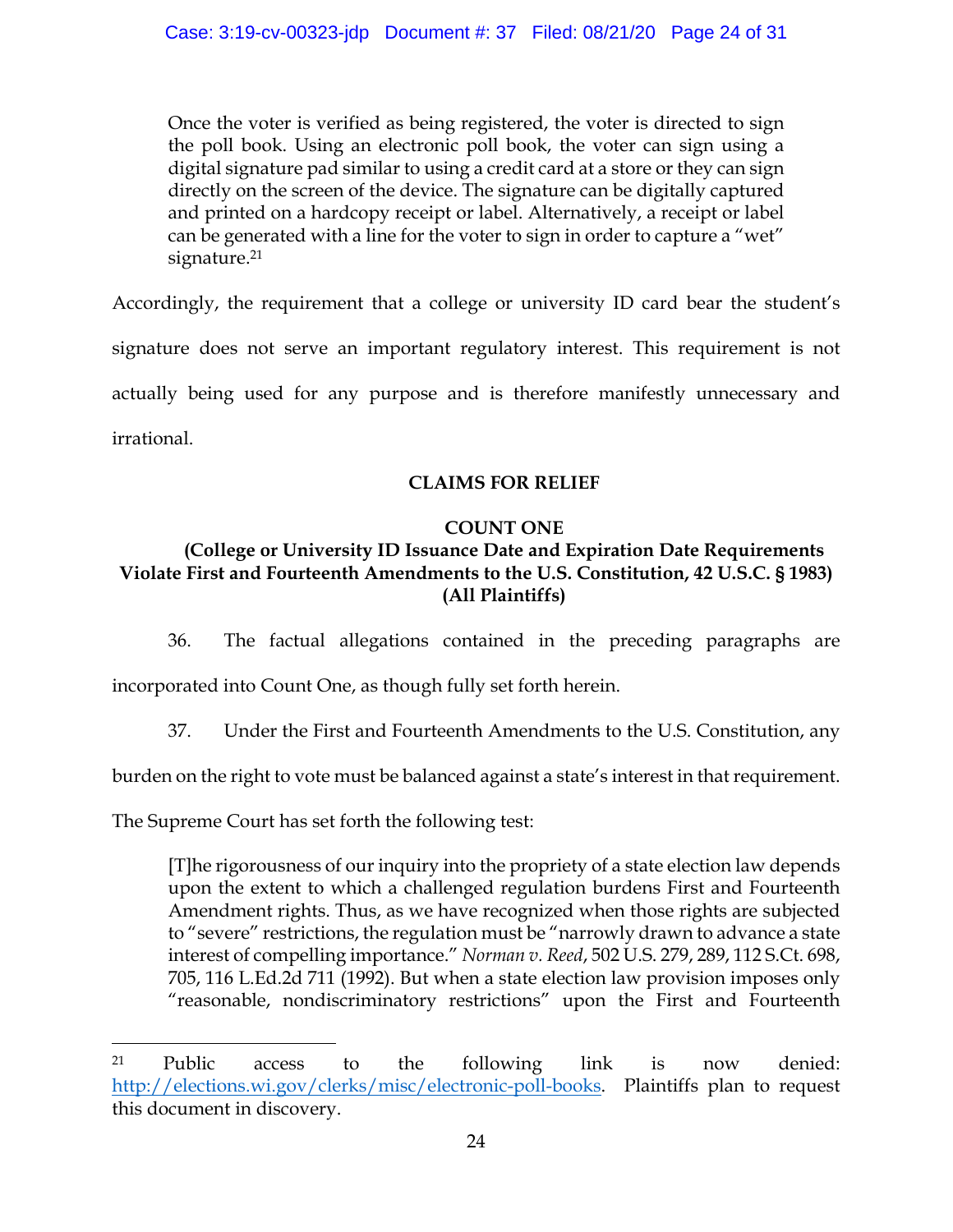#### Case: 3:19-cv-00323-jdp Document #: 37 Filed: 08/21/20 Page 25 of 31

Amendment rights of voters, "the State's important regulatory interests are generally sufficient to justify" the restrictions. *Anderson*, 460 U.S., at 788, 103 S.Ct., at 1569–1570; *see also id*., at 788–789, n. 9, 103 S.Ct., at 1569–1570, n. 9.

*Burdick v. Takushi*, 504 U.S. 428, 434 (1992).

38. Wisconsin state law requires that college and university student ID cards must bear an issuance date and an expiration date not more than two years after the issuance date in order to be used as voter ID. The federal courts have now struck down the requirement that college and university ID cards be unexpired, so these issuance date and expiration date requirements will no longer be used for any purpose set forth in Wisconsin law and are therefore unconstitutionally irrational.

39. The constitutional rights of students who have no other form of valid voter ID are violated by these requirements. These unnecessary, useless, and irrational requirements cannot be justified by any legitimate and important regulatory interest or any rational basis.

40. Since these issuance date and expiration date requirements are not justified by any legitimate and important regulatory interest, they violate the First and Fourteenth Amendments to the U.S. Constitution.

41. But for the unnecessary, useless, and irrational issuance date and expiration date requirements, Plaintiffs Common Cause and Common Cause Wisconsin would not need to educate new college and university students on how to obtain a voter ID that contains these required elements from their schools and help them do so. While these requirements are in force, Plaintiff Benjamin R. Quintero cannot use his college photo ID card to vote.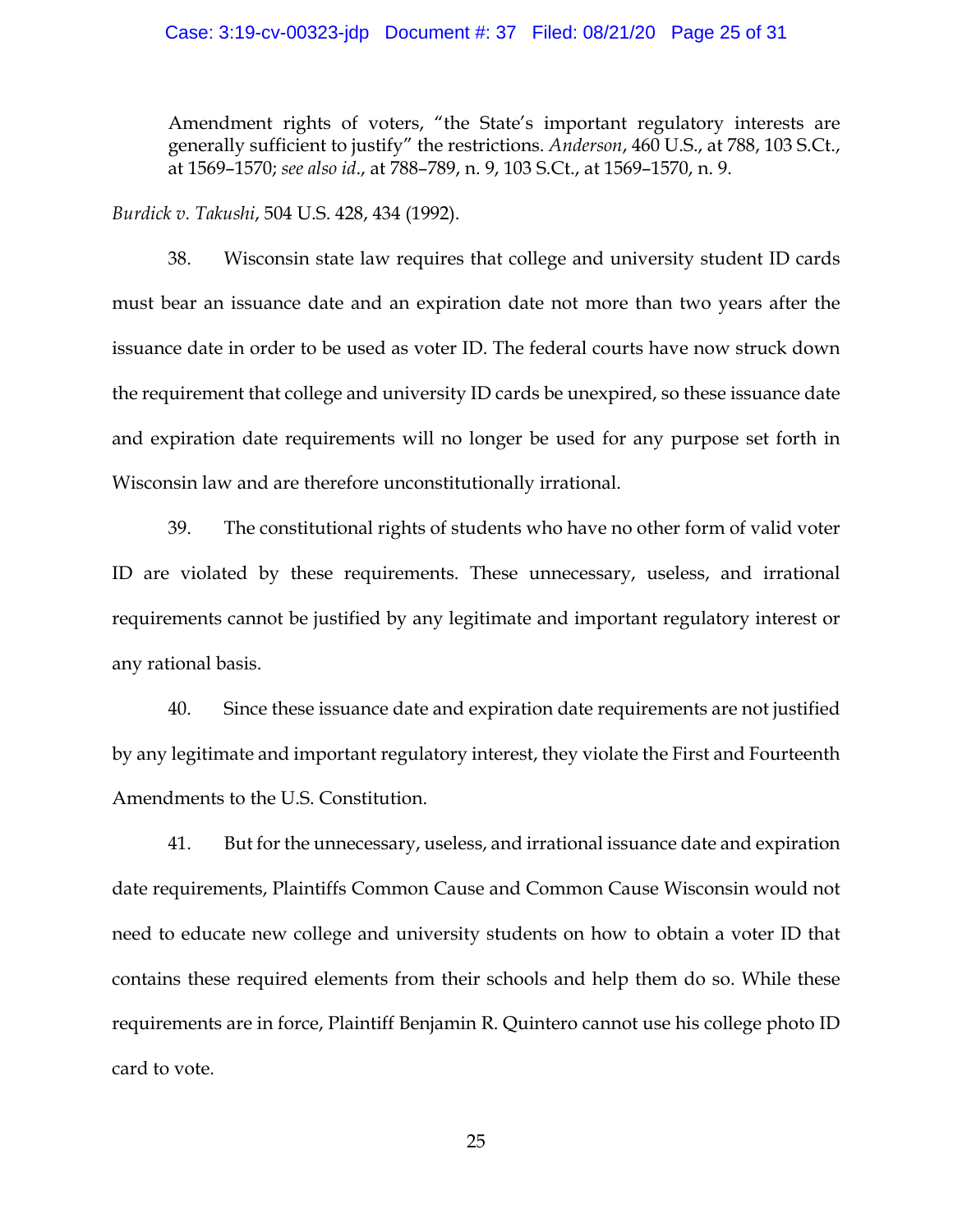42. At all relevant times, Defendants have acted under color of state law.

43. Defendants, acting under color of state law, have violated Plaintiffs' rights under the First and Fourteenth Amendments to the U.S. Constitution and 42 U.S.C. § 1983.

## **COUNT TWO**

# **(College or University ID Two-Year Expiration Requirement Violates First and Fourteenth Amendments to the U.S. Constitution, 42 U.S.C. § 1983) (All Plaintiffs)**

44. The factual allegations contained in the preceding paragraphs are

incorporated into Count Two, as though fully set forth herein.

45. Under the First and Fourteenth Amendments to the U.S. Constitution, any

burden on the right to vote must be balanced against a state's interest in that requirement.

The Supreme Court has set forth the following test:

[T]he rigorousness of our inquiry into the propriety of a state election law depends upon the extent to which a challenged regulation burdens First and Fourteenth Amendment rights. Thus, as we have recognized when those rights are subjected to "severe" restrictions, the regulation must be "narrowly drawn to advance a state interest of compelling importance." *Norman v. Reed*, 502 U.S. 279, 289, 112 S.Ct. 698, 705, 116 L.Ed.2d 711 (1992). But when a state election law provision imposes only "reasonable, nondiscriminatory restrictions" upon the First and Fourteenth Amendment rights of voters, "the State's important regulatory interests are generally sufficient to justify" the restrictions. *Anderson*, 460 U.S., at 788, 103 S.Ct., at 1569–1570; *see also id*., at 788–789, n. 9, 103 S.Ct., at 1569–1570, n. 9.

*Burdick v. Takushi*, 504 U.S. 428, 434 (1992).

46. Wisconsin law requires that college or university ID cards contain an

expiration date that is no more than two years after the issuance date listed on the card.

WIS. STAT. §§ 5.02(6m)(f).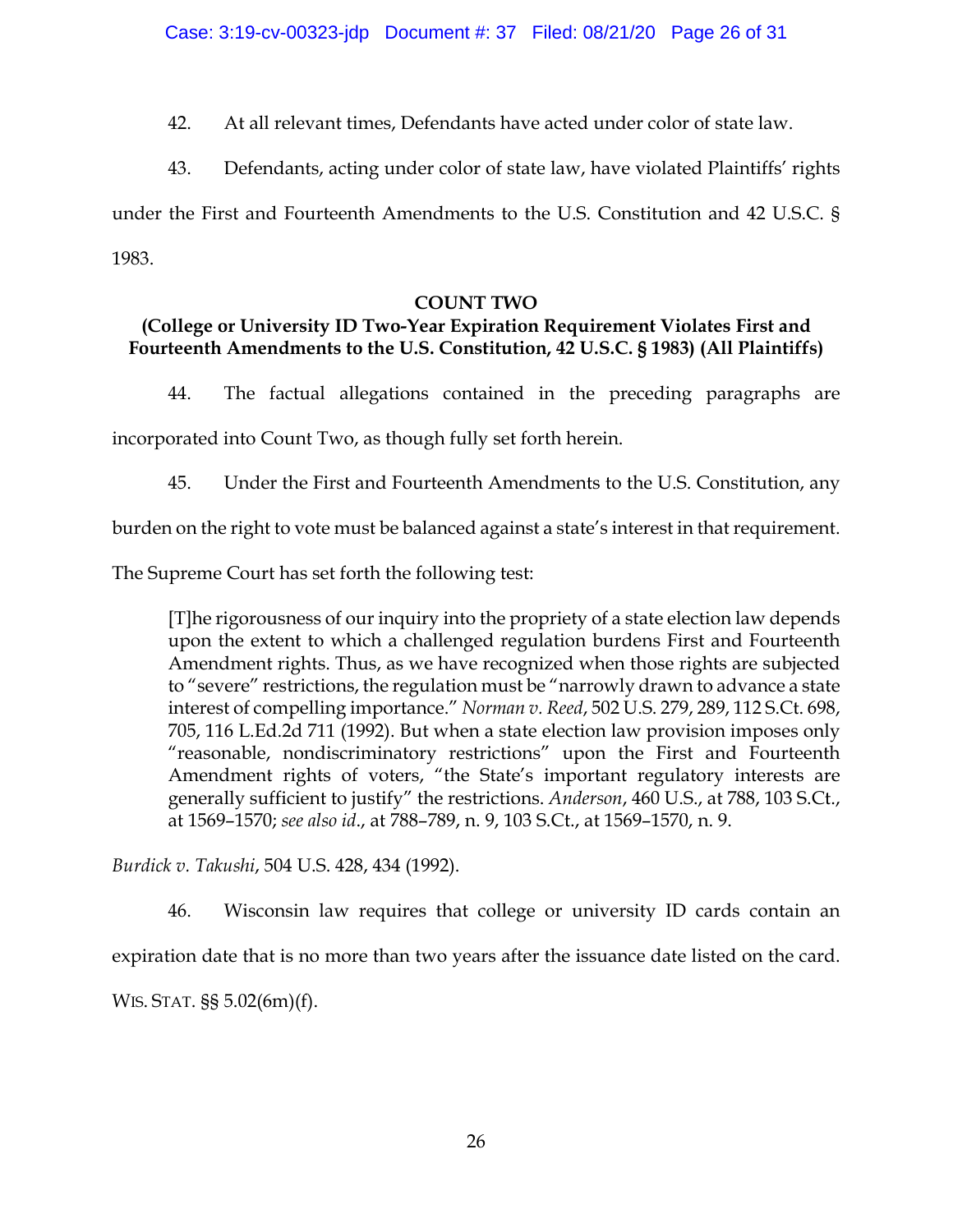#### Case: 3:19-cv-00323-jdp Document #: 37 Filed: 08/21/20 Page 27 of 31

47. There is no rational basis for this requirement. There are two-year institutions and four-year institutions in Wisconsin, and requiring a student at a fouryear institution to obtain a new ID card every two years is irrational.

48. Even more importantly, this Court has held and the Seventh Circuit has affirmed that expired college and university ID cards may be used when presented, as required by current Wisconsin law, in conjunction with separate proof of current enrollment. For this reason, there is no rational basis to enforce the two-year expiration requirement.

49. At all relevant times, Defendants have acted under color of state law.

50. Defendants, acting under color of state law, have violated Plaintiffs' rights under the First and Fourteenth Amendments to the U.S. Constitution and 42 U.S.C. § 1983.

#### **COUNT THREE**

### **(College or University ID Signature Requirement Violates First and Fourteenth Amendments to the U.S. Constitution, 42 U.S.C. § 1983) (All Plaintiffs)**

51. The factual allegations contained in the preceding paragraphs are incorporated into Count Three, as though fully set forth herein.

52. Under the First and Fourteenth Amendments to the U.S. Constitution, any

burden on the right to vote must be balanced against a state's interest in that requirement.

The Supreme Court has set forth the following test:

[T]he rigorousness of our inquiry into the propriety of a state election law depends upon the extent to which a challenged regulation burdens First and Fourteenth Amendment rights. Thus, as we have recognized when those rights are subjected to "severe" restrictions, the regulation must be "narrowly drawn to advance a state interest of compelling importance." *Norman v. Reed*, 502 U.S. 279, 289, 112 S.Ct. 698, 705, 116 L.Ed.2d 711 (1992). But when a state election law provision imposes only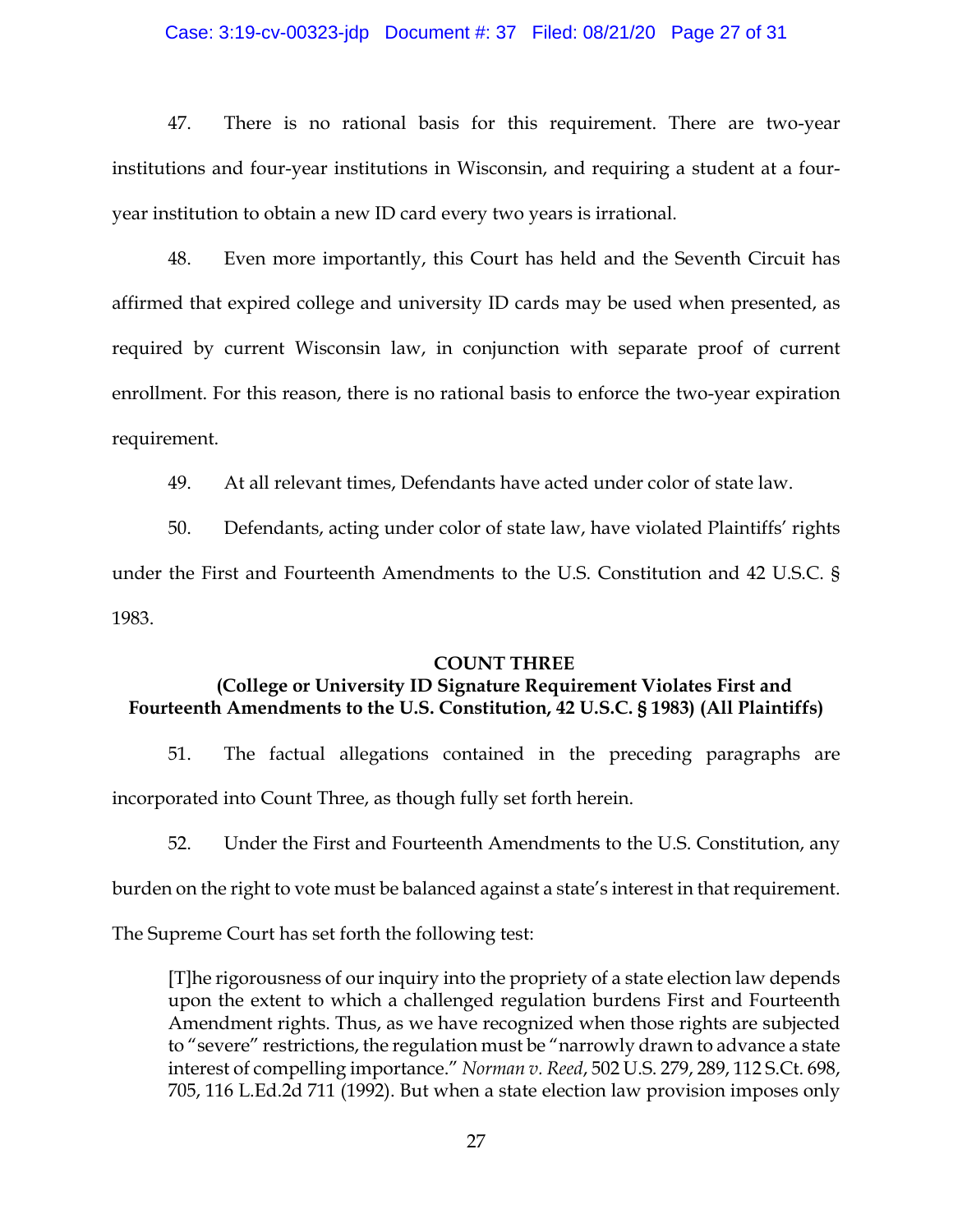"reasonable, nondiscriminatory restrictions" upon the First and Fourteenth Amendment rights of voters, "the State's important regulatory interests are generally sufficient to justify" the restrictions. *Anderson*, 460 U.S., at 788, 103 S.Ct., at 1569–1570; *see also id*., at 788–789, n. 9, 103 S.Ct., at 1569–1570, n. 9.

*Burdick v. Takushi*, 504 U.S. 428, 434 (1992).

53. Wisconsin state law requires that college and university student ID cards must bear the student's signature in order to be used as voter ID.

54. The constitutional rights of student voters who have no other form of valid voter ID are violated by the Wisconsin voter ID law. This unnecessary, useless, and irrational signature requirement cannot be justified by any important, legitimate regulatory interest or any rational basis, as is made clear by the absence of any directive or guidance that municipal clerks or poll workers review or compare the voter ID signature, if any is present, to any other signature for that voter.

55. Because the student ID signature requirement is not justified by any legitimate, important regulatory interest, these state actions violate the First and Fourteenth Amendments to the U.S. Constitution.

56. But for the unnecessary, useless, and irrational signature requirement, Plaintiffs Common Cause and Common Cause Wisconsin would not need to educate new college and university students on how to obtain a voter ID with a signature from their schools. While this requirement is in force, Plaintiff Benjamin R. Quintero cannot use his college photo ID card to vote.

57. At all relevant times, Defendants have acted under color of state law.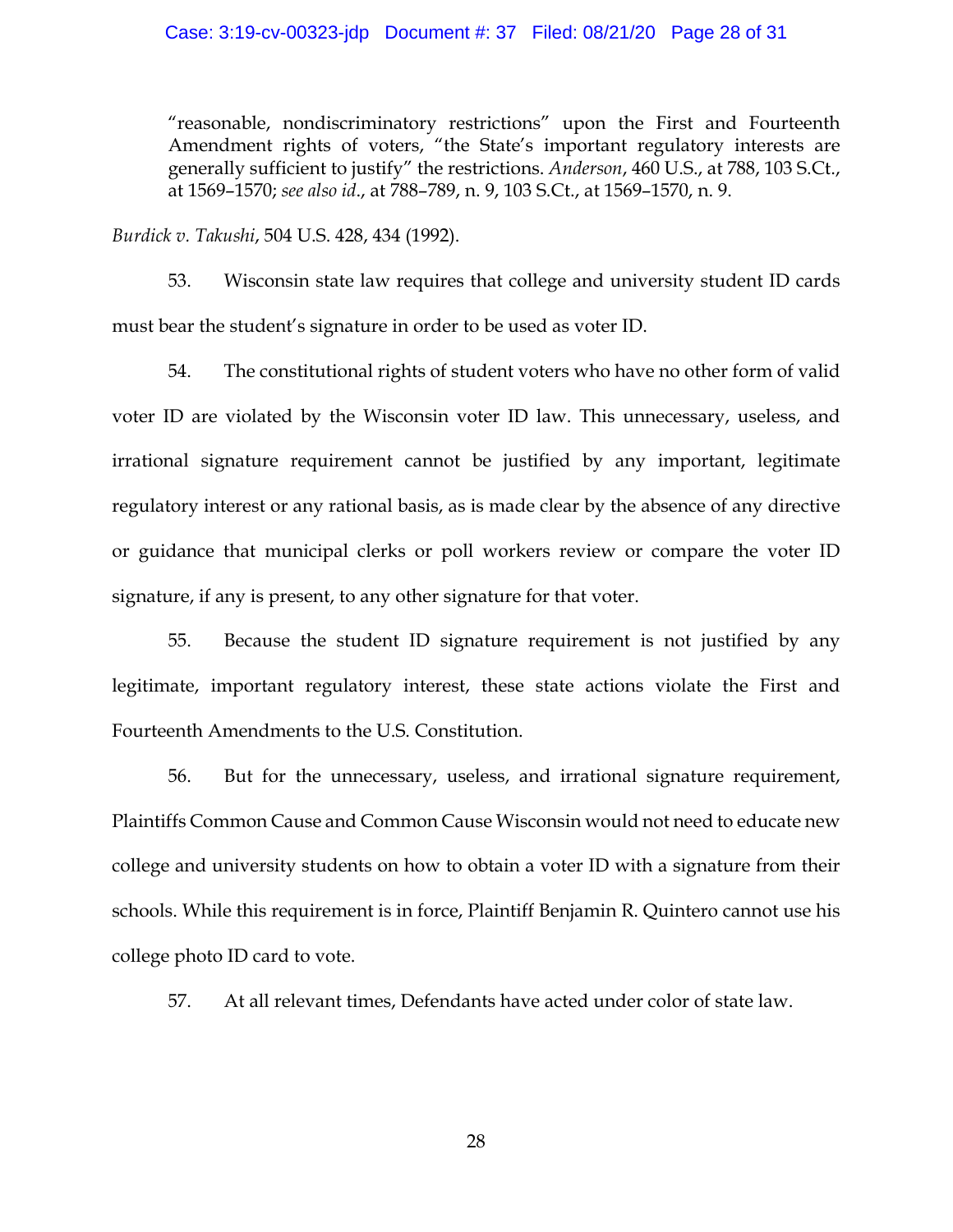Case: 3:19-cv-00323-jdp Document #: 37 Filed: 08/21/20 Page 29 of 31

58. Defendants, acting under color of state law, have violated Plaintiffs' rights under the First and Fourteenth Amendments to the U.S. Constitution and 42 U.S.C. § 1983.

#### **COUNT FOUR**

### **(College or University ID Issuance Date, Expiration Date, Two-Year Expiration, and Signature Requirements Violate 52 U.S.C. § 10101(a)(2)(B) and 42 U.S.C. § 1983) (All Plaintiffs)**

59. The factual allegations contained in the preceding paragraphs are incorporated into Count Four, as though fully set forth herein.

60. 52 U.S.C. 10101(a)(2)(B) provides that "No person acting under color of law shall . . . deny the right of any individual to vote in any election because of an error or omission on any record or paper relating to any application, registration, or other act requisite to voting, if such error or omission is not material in determining whether such individual is qualified under State law to vote in such election[.]"

61. A college or university ID card is a "record or paper" within the meaning of 52 U.S.C. 10101(a)(2)(B).

62. Because no law or case requires that college or university ID cards used as voter ID in Wisconsin be unexpired, because no clerks or poll workers are reviewing the issuance and expiration dates for any reason, and because clerks and poll workers are not comparing or verifying signatures on any voter ID used in Wisconsin in any way, the lack of any issuance date, expiration date, expiration date no more than two years after the issuance date, and/or signature on a college or university ID card is an omission that is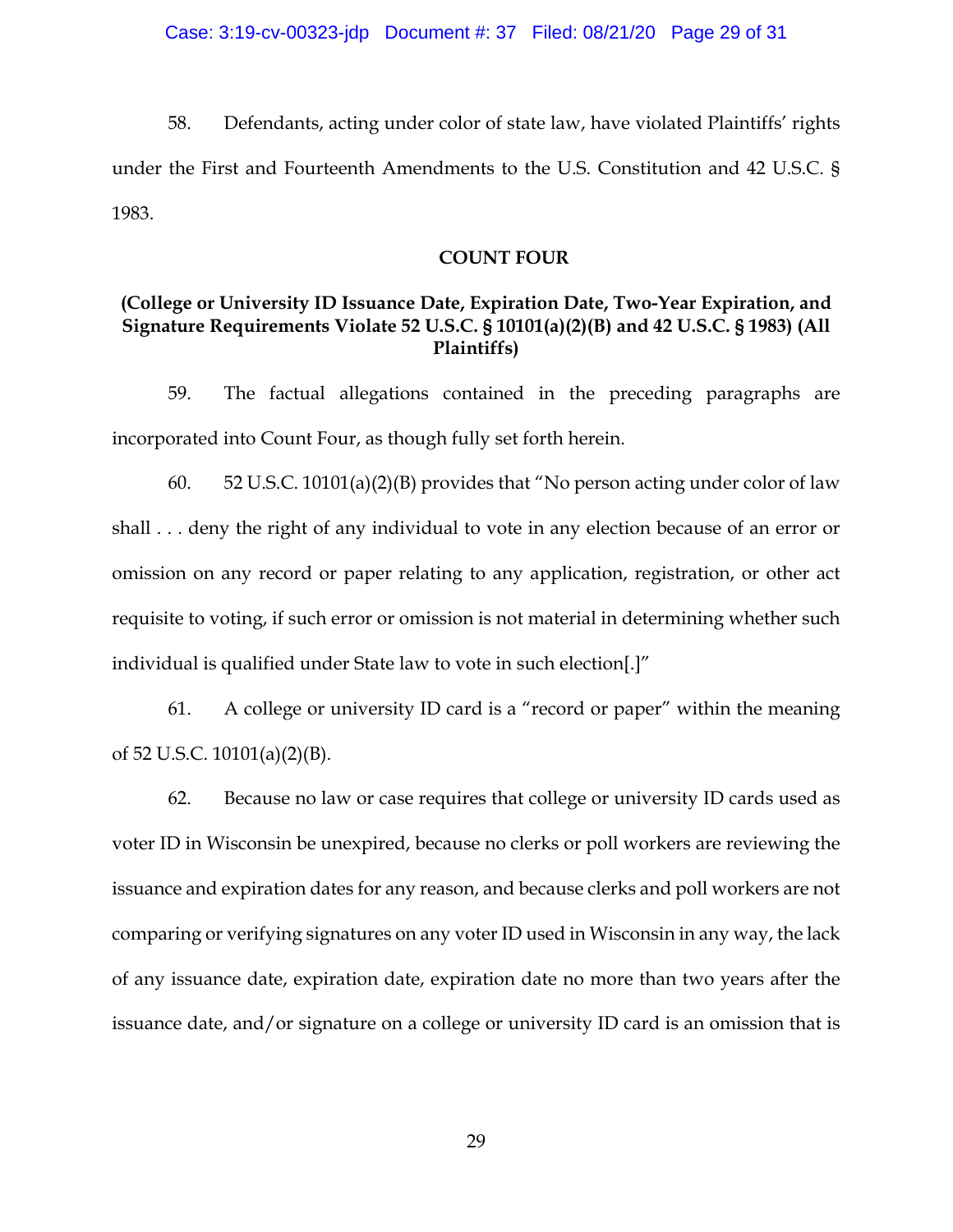#### Case: 3:19-cv-00323-jdp Document #: 37 Filed: 08/21/20 Page 30 of 31

"not material in determining whether such individual is qualified under State law to vote in such election."

63. Accordingly, no Wisconsin voter can be denied their right to vote based on these immaterial omissions.

64. At all relevant times, Defendants have acted under color of state law.

65. Defendants, acting under color of state law, have violated Plaintiffs' rights under 52 U.S.C. 10101(a)(2)(B).

#### **PRAYER FOR RELIEF**

Plaintiffs respectfully request that this Court enter an order granting Plaintiffs the following relief:

(a) A declaratory judgement that WIS. STAT.  $\S$ § 5.02(6m), 6.79(2)(a), 6.86(1)(ar), and 6.87(1) violate the First and Fourteenth Amendments of the United States Constitution, to the extent they impose useless and irrational issuance date, expiration date, two-year expiration, and signature requirements on Wisconsin voters who use their college and university ID cards as voter identification;

(b) A preliminary injunction and a permanent injunction preventing the enforcement of the issuance date, expiration date, two-year expiration, and signature requirements in WIS. STAT. §§ 5.02(6m), 6.79(2)(a), 6.86(1)(ar), and 6.87(1);

(c) An order awarding Plaintiffs their costs, expenses, disbursements, and reasonable attorneys' fees incurred in bringing this action pursuant to 42 U.S.C. §1988; and

(d) Such other or further relief as this Court deems just and proper.